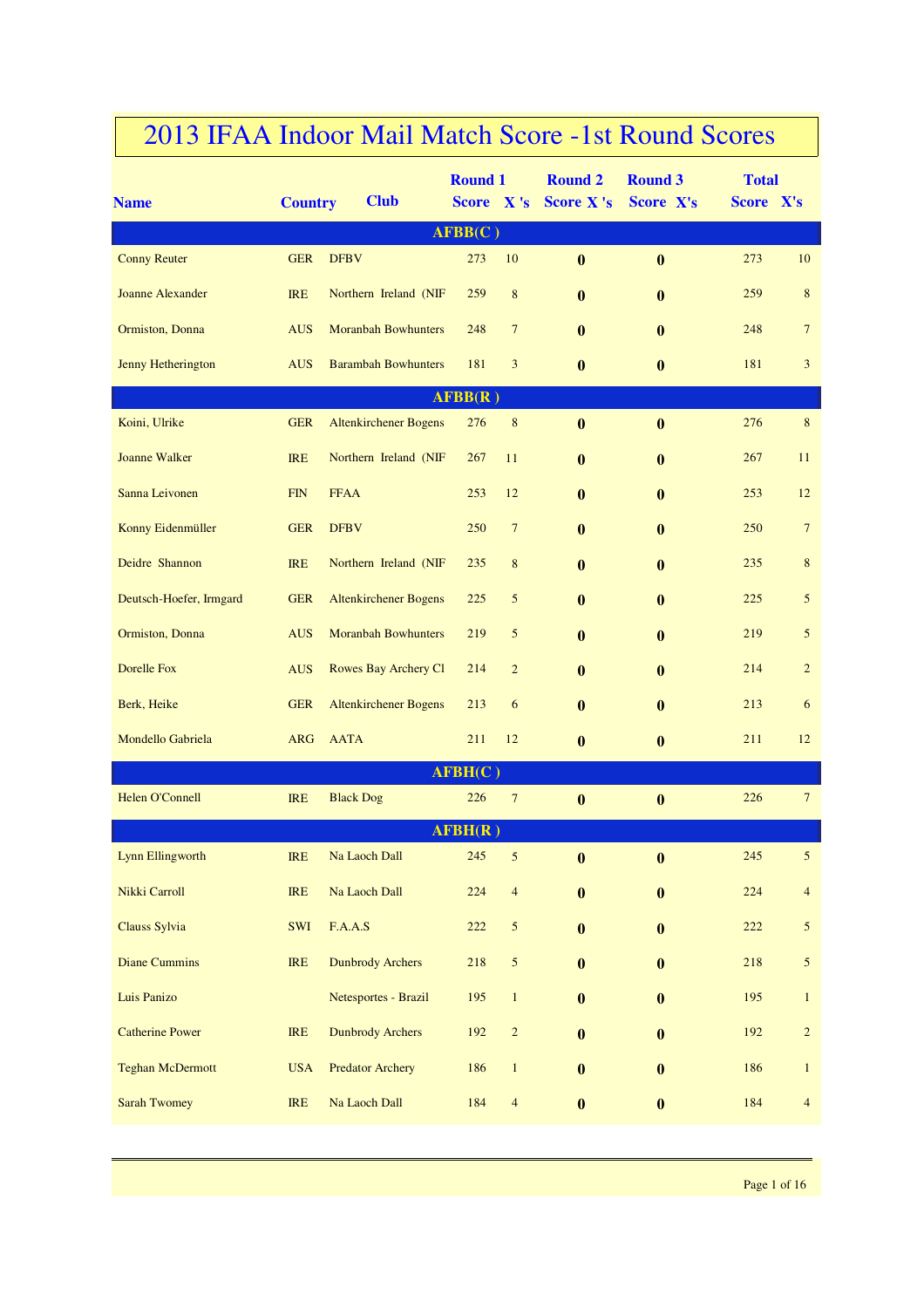| <b>Name</b>             | <b>Country</b> | <b>Club</b>             | <b>Round 1</b><br><b>Score</b> | X's              | <b>Round 2</b><br><b>Score X's</b> | <b>Round 3</b><br>Score X's | <b>Total</b><br>Score X's |                 |
|-------------------------|----------------|-------------------------|--------------------------------|------------------|------------------------------------|-----------------------------|---------------------------|-----------------|
| <b>Shirley Preston</b>  | <b>AUS</b>     | The Wandering Archer    | 175                            | $\mathbf{1}$     | $\bf{0}$                           | $\bf{0}$                    | 175                       | $\mathbf{1}$    |
| Kathy Longoria          | <b>USA</b>     | <b>Predator Archery</b> | 164                            | $\mathbf{1}$     | $\bf{0}$                           | $\bf{0}$                    | 164                       | $\mathbf{1}$    |
| <b>Aideen Furlong</b>   | <b>IRE</b>     | <b>Dunbrody Archers</b> | 163                            | $\mathbf{1}$     | $\mathbf{0}$                       | $\bf{0}$                    | 163                       | $\mathbf{1}$    |
| <b>Nerissa Stones</b>   | <b>IRE</b>     | Na Laoch Dall           | 158                            | $\sqrt{2}$       | $\mathbf{0}$                       | $\bf{0}$                    | 158                       | $\overline{c}$  |
| Liz Nolan               | <b>IRE</b>     | <b>Dunbrody Archers</b> | 136                            | $\overline{c}$   | $\mathbf{0}$                       | $\bf{0}$                    | 136                       | $\overline{c}$  |
| <b>Kim Tait</b>         | <b>AUS</b>     | The Wandering Archer    | 122                            | $\sqrt{2}$       | $\bf{0}$                           | $\boldsymbol{0}$            | 122                       | $\overline{c}$  |
| Lorrae Evans            | <b>IRE</b>     | Na Laoch Dall           | 110                            | $\boldsymbol{0}$ | $\bf{0}$                           | $\bf{0}$                    | 110                       | $\mathbf{0}$    |
|                         |                |                         | <b>AFBL</b>                    |                  |                                    |                             |                           |                 |
| Lana Lynde              | <b>USA</b>     | <b>NFAA</b>             | 260                            | $10\,$           | $\bf{0}$                           | $\bf{0}$                    | 260                       | 10              |
|                         |                |                         | <b>AFBU</b>                    |                  |                                    |                             |                           |                 |
| <b>Jeanette Dowd</b>    | <b>AUS</b>     | <b>Renegade Bowmen</b>  | 296                            | 34               | $\bf{0}$                           | $\bf{0}$                    | 296                       | 34              |
| <b>Karen Stewart</b>    | <b>USA</b>     | <b>Predator Archery</b> | 296                            | 34               | $\bf{0}$                           | $\bf{0}$                    | 296                       | 34              |
| <b>Karen Keating</b>    | <b>USA</b>     | <b>Predator Archery</b> | 296                            | 31               | $\bf{0}$                           | $\bf{0}$                    | 296                       | 31              |
| <b>Brenda Flores</b>    | <b>USA</b>     | <b>NFAA</b>             | 292                            | 24               | $\bf{0}$                           | $\boldsymbol{0}$            | 292                       | 24              |
| <b>Baumeler Jasmine</b> | <b>SWI</b>     | F.A.A.S                 | 283                            | 18               | $\bf{0}$                           | $\bf{0}$                    | 283                       | 18              |
| Pongratz Helga Maria    | <b>SWI</b>     | F.A.A.S                 | 280                            | 18               | $\bf{0}$                           | $\bf{0}$                    | 280                       | 18              |
| Debby de Vantier        | $\rm{NZ}$      | Mt Tiger archery Club   | 277                            | 9                | $\bf{0}$                           | $\boldsymbol{0}$            | 277                       | $\overline{9}$  |
| <b>Becca Walter</b>     | <b>USA</b>     | <b>NFAA</b>             | 267                            | 13               | $\bf{0}$                           | $\bf{0}$                    | 267                       | 13              |
| <b>Shelby Sinclair</b>  | <b>AUS</b>     | <b>Renegade Bowmen</b>  | 265                            | 13               | $\bf{0}$                           | $\bf{0}$                    | 265                       | 13              |
| <b>Kerry Chandler</b>   | <b>AUS</b>     | <b>Renegade Bowmen</b>  | 264                            | 17               | $\bf{0}$                           | $\bf{0}$                    | 264                       | 17              |
| Shayna Dowd             | <b>AUS</b>     | <b>Renegade Bowmen</b>  | 264                            | 6                | $\bf{0}$                           | $\bf{0}$                    | 264                       | $\sqrt{6}$      |
| Sue Mc Coll             | <b>AUS</b>     | Lilydale Bowmen         | 218                            | $\,8\,$          | $\boldsymbol{0}$                   | $\bf{0}$                    | 218                       | $\bf 8$         |
|                         |                |                         | AFFS(C)                        |                  |                                    |                             |                           |                 |
| Cuenca Maria            | <b>ARG</b>     | AATA                    | 239                            | $18\,$           | $\bf{0}$                           | $\bf{0}$                    | 239                       | 18              |
|                         |                |                         | AFFS(R)                        |                  |                                    |                             |                           |                 |
| Sanna Korpihuhta        | ${\rm FIN}$    | <b>FFAA</b>             | 262                            | $\boldsymbol{7}$ | $\bf{0}$                           | $\boldsymbol{0}$            | 262                       | $7\phantom{.0}$ |
| <b>Kastner Claudia</b>  | SWI            | F.A.A.S                 | 252                            | $\overline{9}$   | $\bf{0}$                           | $\bf{0}$                    | 252                       | $\overline{9}$  |
| <b>Shelly Pingel</b>    | <b>USA</b>     | <b>NFAA</b>             | 242                            | $\boldsymbol{7}$ | $\bf{0}$                           | $\bf{0}$                    | 242                       | $\overline{7}$  |
| <b>Stacy Delmar</b>     | <b>USA</b>     | The Nock Point          | 240                            | $\sqrt{5}$       | $\boldsymbol{0}$                   | $\boldsymbol{0}$            | 240                       | $\mathfrak{S}$  |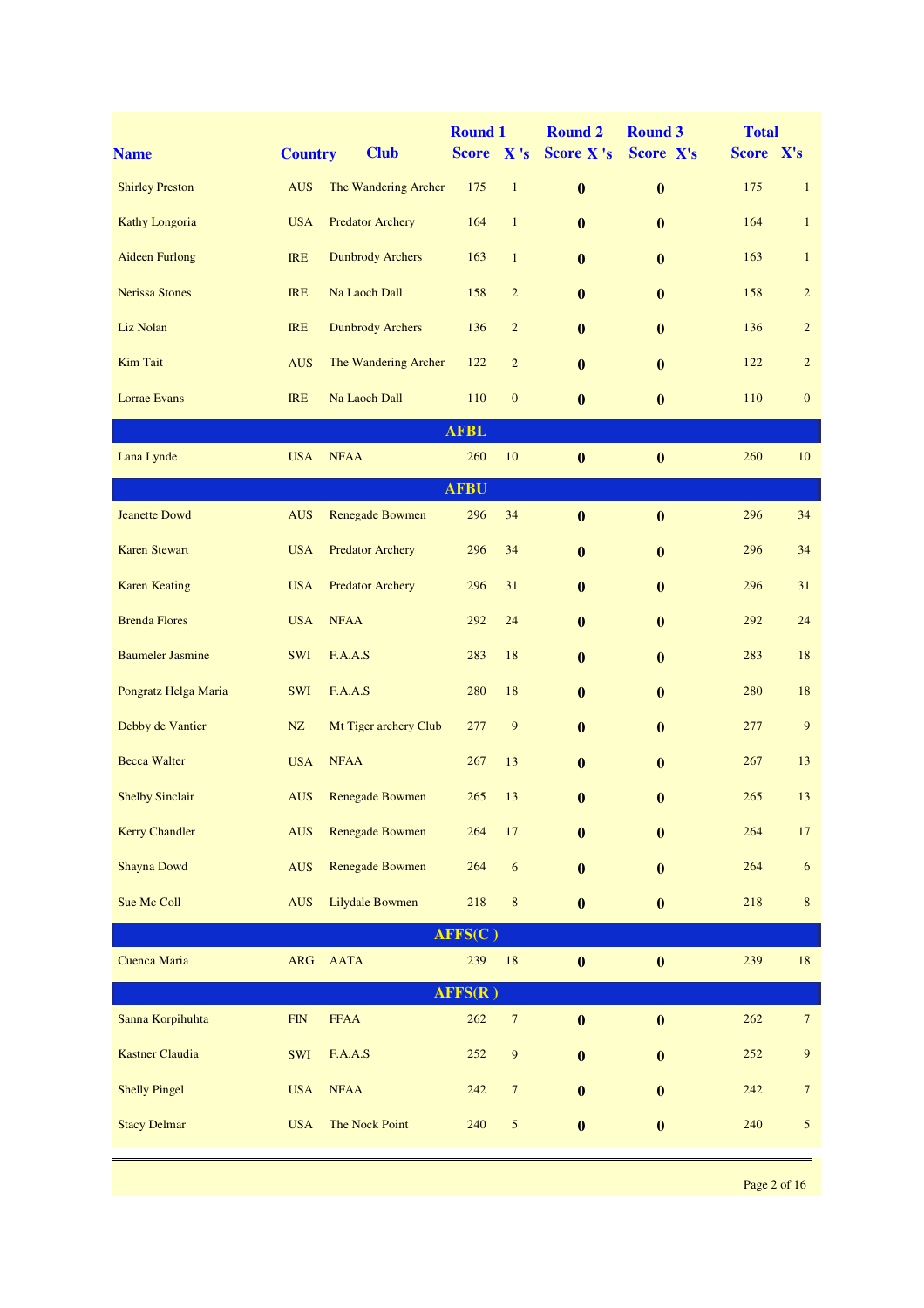| <b>Name</b>             | <b>Country</b> | <b>Club</b>                    | <b>Round 1</b><br><b>Score</b> | X's                     | <b>Round 2</b><br><b>Score X's</b> | <b>Round 3</b><br>Score X's | <b>Total</b><br>Score X's |                  |
|-------------------------|----------------|--------------------------------|--------------------------------|-------------------------|------------------------------------|-----------------------------|---------------------------|------------------|
| <b>Alex Pingel</b>      | <b>USA</b>     | <b>NFAA</b>                    | 203                            | 5                       | $\bf{0}$                           | $\bf{0}$                    | 203                       | 5                |
| <b>Hilary Devaney</b>   | <b>ENG</b>     | <b>Windrush Bowmen</b>         | 157                            | 3                       | $\bf{0}$                           | $\bf{0}$                    | 157                       | $\mathbf{3}$     |
|                         |                |                                | <b>AFFU</b>                    |                         |                                    |                             |                           |                  |
| Stamou Alexandra        | <b>SWI</b>     | F.A.A.S                        | 298                            | 37                      | $\bf{0}$                           | $\bf{0}$                    | 298                       | 37               |
| Lisa Södersten          | <b>SWE</b>     | <b>FBK</b> Lavskrikan          | 295                            | 33                      | $\bf{0}$                           | $\bf{0}$                    | 295                       | 33               |
| Dianne Houghton         | <b>AUS</b>     | <b>AUS</b>                     | 293                            | 23                      | $\mathbf{0}$                       | $\bf{0}$                    | 293                       | 23               |
| <b>Karen Smedley</b>    | <b>AUS</b>     | <b>Macleay Valley Arche</b>    | 282                            | 18                      | $\mathbf{0}$                       | $\mathbf{0}$                | 282                       | 18               |
| <b>Bachofner Karin</b>  | <b>SWI</b>     | F.A.A.S                        | 277                            | 19                      | $\bf{0}$                           | $\bf{0}$                    | 277                       | 19               |
| <b>Melissa Gardner</b>  | <b>AUS</b>     | <b>Sapphire City Archers</b>   | 273                            | 19                      | $\bf{0}$                           | $\bf{0}$                    | 273                       | 19               |
| <b>Mellissa Gardner</b> | <b>AUS</b>     | <b>Inverell Sapphire City</b>  | 273                            | 19                      | $\bf{0}$                           | $\bf{0}$                    | 273                       | 19               |
| <b>Moratto Milena</b>   | <b>SWI</b>     | F.A.A.S                        | 219                            | 15                      | $\bf{0}$                           | $\bf{0}$                    | 219                       | 15               |
|                         |                |                                | <b>AFHB</b>                    |                         |                                    |                             |                           |                  |
| <b>Sandra Russell</b>   | <b>WAL</b>     | Wales                          | 198                            | $\overline{4}$          | $\bf{0}$                           | $\bf{0}$                    | 198                       | $\overline{4}$   |
| <b>Elaine Foran</b>     | <b>IRE</b>     | Ind./RoI                       | 139                            | $\overline{c}$          | $\bf{0}$                           | $\bf{0}$                    | 139                       | $\overline{c}$   |
| <b>Sue Blunsdon</b>     | <b>ENG</b>     | <b>Windrush Bowmen</b>         | 139                            | $\mathbf{0}$            | $\mathbf{0}$                       | $\bf{0}$                    | 139                       | $\mathbf{0}$     |
|                         |                |                                | <b>AFLB</b>                    |                         |                                    |                             |                           |                  |
| Sonja Power             | <b>IRE</b>     | <b>Dunbrody Archers</b>        | 67                             | $\mathbf{1}$            | $\bf{0}$                           | $\bf{0}$                    | 67                        | $\mathbf{1}$     |
|                         |                |                                | AMBB(C)                        |                         |                                    |                             |                           |                  |
| Sandra Nuzzi Alonso     |                | Netesportes - Brazil           | 267                            | 12                      | $\bf{0}$                           | $\bf{0}$                    | 267                       | 12               |
| <b>Peter Greensill</b>  |                | <b>AUS</b> Barambah Bowhunters |                                | $242\qquad 6$           | $\mathbf{0}$                       | $\bf{0}$                    | 242                       | 6                |
| Ian Hetherington        | <b>AUS</b>     | <b>Barambah Bowhunters</b>     | 117                            | $\mathbf{1}$            | $\bf{0}$                           | $\bf{0}$                    | 117                       | $\mathbf{1}$     |
| Dan Swanson             | <b>AUS</b>     | <b>Barambah Bowhunters</b>     | 91                             | $\boldsymbol{0}$        | $\bf{0}$                           | $\boldsymbol{0}$            | 91                        | $\boldsymbol{0}$ |
|                         |                |                                | AMBB(R)                        |                         |                                    |                             |                           |                  |
| <b>Timo Leskinen</b>    | FIN            | Diana-57                       | 281                            | $22\,$                  | $\bf{0}$                           | $\bf{0}$                    | 281                       | 22               |
| <b>Vales Marcelo</b>    | <b>ARG</b>     | <b>AATA</b>                    | 266                            | 15                      | $\bf{0}$                           | $\mathbf{0}$                | 266                       | 15               |
| Kevin Weir              | <b>AUS</b>     | <b>Barambah Bowhunters</b>     | 206                            | $\mathbf{3}$            | $\bf{0}$                           | $\bf{0}$                    | 206                       | $\sqrt{3}$       |
| <b>Paul Williams</b>    | <b>AUS</b>     | <b>Lilydale Bowmen</b>         | 183                            | $\overline{\mathbf{c}}$ | $\bf{0}$                           | $\bf{0}$                    | 183                       | $\sqrt{2}$       |
| <b>Philippe Moison</b>  | IRE            | Northern Ireland (NIF          | 158                            | $\boldsymbol{0}$        | $\bf{0}$                           | $\mathbf{0}$                | 158                       | $\boldsymbol{0}$ |
| <b>Michael Memorey</b>  | <b>AUS</b>     | <b>Barambah Bowhunters</b>     | 139                            | $1\,$                   | $\bf{0}$                           | $\boldsymbol{0}$            | 139                       | $\mathbf{1}$     |
|                         |                |                                |                                |                         |                                    |                             |                           |                  |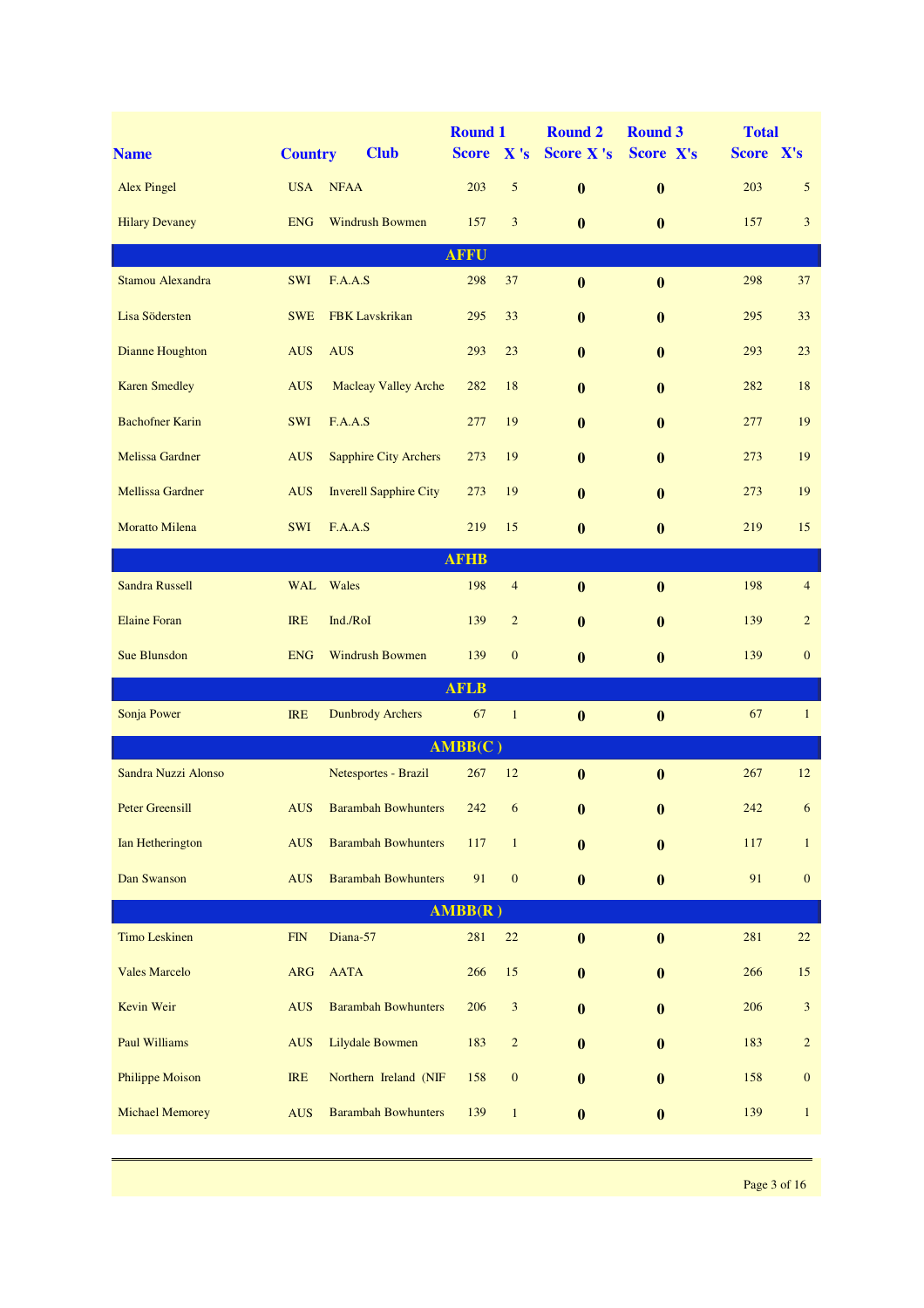| <b>Name</b>             | <b>Country</b> | <b>Club</b>                 | <b>Round 1</b><br>Score X's |                             | <b>Round 2</b><br><b>Score X's</b> | <b>Round 3</b><br>Score X's | <b>Total</b><br>Score X's |                  |  |  |
|-------------------------|----------------|-----------------------------|-----------------------------|-----------------------------|------------------------------------|-----------------------------|---------------------------|------------------|--|--|
|                         |                |                             | AMBH(C)                     |                             |                                    |                             |                           |                  |  |  |
| <b>Michael Pierce</b>   | <b>USA</b>     | <b>Predator Archery</b>     | 281                         | 13                          | $\bf{0}$                           | $\bf{0}$                    | 281                       | 13               |  |  |
| <b>Terry Hand</b>       | NZ             | Mt Tiger archery Club       | 280                         | 19                          | $\bf{0}$                           | $\boldsymbol{0}$            | 280                       | 19               |  |  |
| <b>Alvyn Bell</b>       | <b>AUS</b>     | Renegade Bowmen             | 272                         | 18                          | $\bf{0}$                           | $\bf{0}$                    | 272                       | 18               |  |  |
| <b>Kelly McConnell</b>  | NZ             | Mt Tiger archery Club       | 269                         | 13                          | $\bf{0}$                           | $\bf{0}$                    | 269                       | 13               |  |  |
| Peter Judge             | <b>AUS</b>     | <b>Renegade Bowmen</b>      | 256                         | $\,$ 8 $\,$                 | $\bf{0}$                           | $\bf{0}$                    | 256                       | $\,8\,$          |  |  |
| <b>Ray McMannus</b>     | <b>AUS</b>     | <b>Macleay Valley Arche</b> | 239                         | $\overline{4}$              | $\bf{0}$                           | $\bf{0}$                    | 239                       | $\overline{4}$   |  |  |
| <b>Bruce Meier</b>      | <b>AUS</b>     | <b>Renegade Bowmen</b>      | 238                         | 6                           | $\bf{0}$                           | $\bf{0}$                    | 238                       | 6                |  |  |
| Sam Smith               | <b>AUS</b>     | <b>Manning District Bow</b> | 231                         | 6                           | $\bf{0}$                           | $\bf{0}$                    | 231                       | 6                |  |  |
| <b>JP</b> Sheridan      | <b>IRE</b>     | Na Laoch Dall               | 174                         | $\sqrt{2}$                  | $\bf{0}$                           | $\boldsymbol{0}$            | 174                       | $\overline{c}$   |  |  |
| AMBH(R)                 |                |                             |                             |                             |                                    |                             |                           |                  |  |  |
| Jamie Carey             | $\rm{NZ}$      | Mt Tiger archery Club       | 259                         | 10                          | $\bf{0}$                           | $\boldsymbol{0}$            | 259                       | $10\,$           |  |  |
| Keith Shiel             | IRE            | Na Laoch Dall               | 255                         | 10                          | $\bf{0}$                           | $\boldsymbol{0}$            | 255                       | 10               |  |  |
| <b>Adrian Twomey</b>    | <b>IRE</b>     | Na Laoch Dall               | 255                         | $\overline{9}$              | $\bf{0}$                           | $\boldsymbol{0}$            | 255                       | $\boldsymbol{9}$ |  |  |
| <b>Adrian Twomey</b>    | <b>IRE</b>     | Na Laoch Dall               | 255                         | $\overline{9}$              | $\bf{0}$                           | $\boldsymbol{0}$            | 255                       | $\boldsymbol{9}$ |  |  |
| <b>Thomas Colclough</b> | <b>IRE</b>     | Na Laoch Dall               | 249                         | $\overline{2}$              | $\bf{0}$                           | $\bf{0}$                    | 249                       | $\overline{c}$   |  |  |
| <b>Belloni Bruno</b>    | <b>SWI</b>     | F.A.A.S                     | 247                         | $\mathbf{1}$                | $\bf{0}$                           | $\bf{0}$                    | 247                       | $\mathbf{1}$     |  |  |
| Schläpfer Stephan       | SWI            | F.A.A.S                     | 237                         | $\,$ 8 $\,$                 | $\bf{0}$                           | $\bf{0}$                    | 237                       | $\,8\,$          |  |  |
| Daniel Sliwa            | <b>IRE</b>     | Na Laoch Dall               | 237                         | 6                           | $\bf{0}$                           | $\bf{0}$                    | 237                       | 6                |  |  |
| <b>Gasser Werner</b>    | SWI            | F.A.A.S                     | 236                         | $\boldsymbol{7}$            | $\bf{0}$                           | $\bf{0}$                    | 236                       | $\overline{7}$   |  |  |
| Enz René                | SWI            | F.A.A.S                     | 233                         | $\boldsymbol{7}$            | $\bf{0}$                           | $\bf{0}$                    | 233                       | $\boldsymbol{7}$ |  |  |
| <b>Gary Ashworthy</b>   | <b>AUS</b>     | <b>Manning District Bow</b> | 232                         | 19                          | $\bf{0}$                           | $\boldsymbol{0}$            | 232                       | 19               |  |  |
| <b>Buchmann Silvio</b>  | SWI            | F.A.A.S                     | 223                         | $\ensuremath{\mathfrak{Z}}$ | $\bf{0}$                           | $\bf{0}$                    | 223                       | $\mathfrak{Z}$   |  |  |
| <b>Bruderer Beat</b>    | SWI            | F.A.A.S                     | 221                         | $\sqrt{2}$                  | $\bf{0}$                           | $\bf{0}$                    | 221                       | $\overline{c}$   |  |  |
| Karl Peck               | <b>AUS</b>     | <b>Manning District Bow</b> | 219                         | 5                           | $\bf{0}$                           | $\bf{0}$                    | 219                       | $\mathfrak{S}$   |  |  |
| <b>Ed Brazil</b>        | <b>IRE</b>     | <b>Dunbrody Archers</b>     | 208                         | $\mathfrak{Z}$              | $\bf{0}$                           | $\boldsymbol{0}$            | 208                       | $\sqrt{3}$       |  |  |
| <b>Eberhard Franz</b>   | SWI            | F.A.A.S                     | 194                         | $\overline{c}$              | $\bf{0}$                           | $\bf{0}$                    | 194                       | $\overline{c}$   |  |  |
| Frischknecht Danny      | SWI            | F.A.A.S                     | 188                         | $\boldsymbol{0}$            | $\bf{0}$                           | $\bf{0}$                    | 188                       | $\boldsymbol{0}$ |  |  |
|                         |                |                             |                             |                             |                                    |                             |                           |                  |  |  |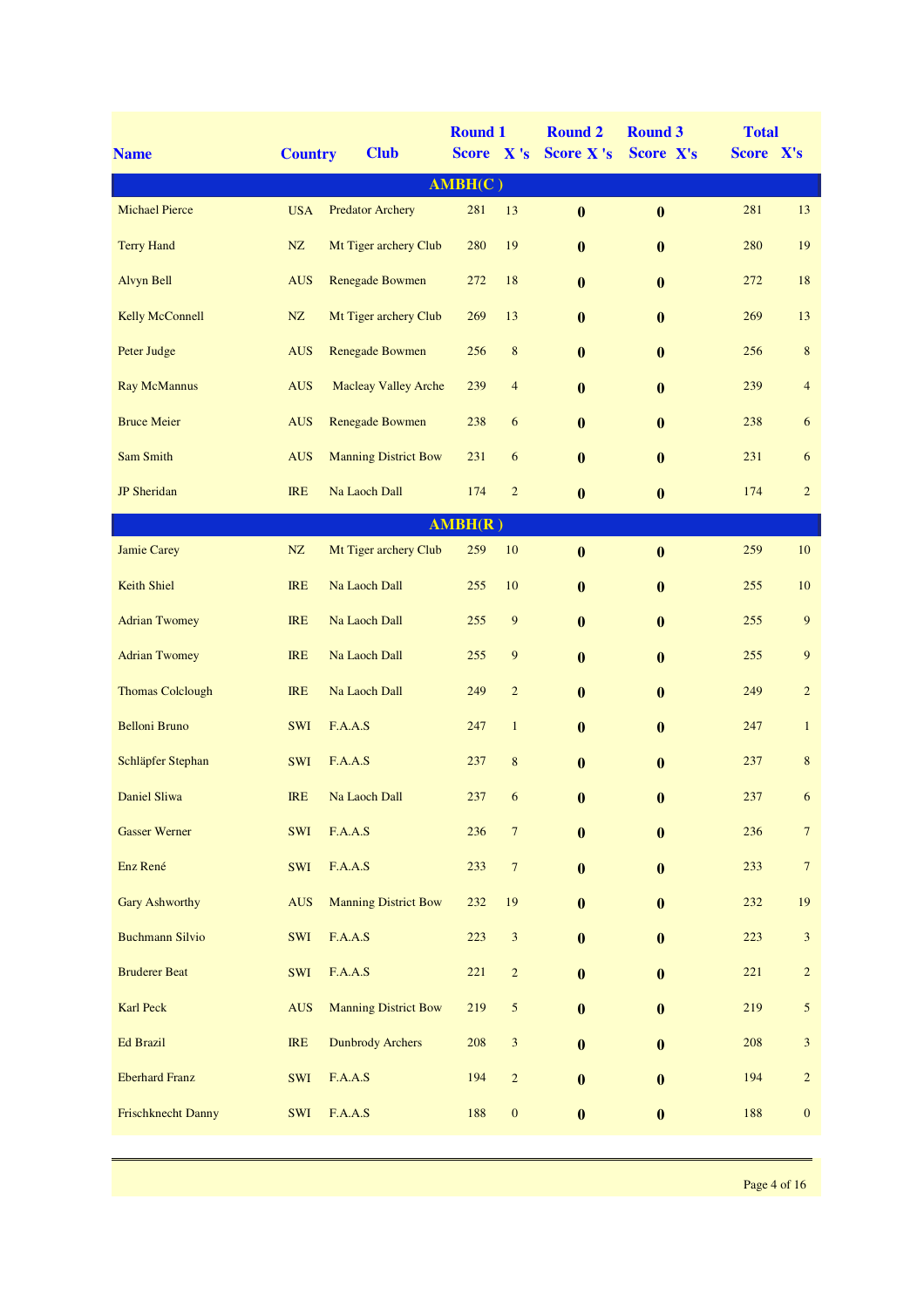| <b>Name</b>            | <b>Country</b> | <b>Club</b>                | <b>Round 1</b><br><b>Score</b> | X's              | <b>Round 2</b><br>Score X's | <b>Round 3</b><br>Score X's | <b>Total</b><br>Score X's |                  |
|------------------------|----------------|----------------------------|--------------------------------|------------------|-----------------------------|-----------------------------|---------------------------|------------------|
|                        |                |                            |                                |                  |                             |                             |                           |                  |
| <b>Eliot Noble</b>     | <b>IRE</b>     | Na Laoch Dall              | 183                            | $\mathfrak{Z}$   | $\bf{0}$                    | $\bf{0}$                    | 183                       | $\mathbf{3}$     |
| <b>Matthew Lester</b>  | <b>IRE</b>     | <b>Dunbrody Archers</b>    | 173                            | $\mathfrak{Z}$   | $\mathbf{0}$                | $\bf{0}$                    | 173                       | $\mathbf{3}$     |
| <b>Richard Nash</b>    | <b>ENG</b>     | <b>Windrush Bowmen</b>     | 164                            | $\overline{2}$   | $\mathbf{0}$                | $\mathbf{0}$                | 164                       | $\overline{2}$   |
| Ian Brown              | <b>AUS</b>     | The Wandering Archer       | 153                            | 5                | $\bf{0}$                    | $\bf{0}$                    | 153                       | $\sqrt{5}$       |
| <b>Giles Wooliams</b>  | <b>ENG</b>     | Windrush Bowmen            | 152                            | $\mathbf{1}$     | $\bf{0}$                    | $\bf{0}$                    | 152                       | $\mathbf{1}$     |
| <b>Adam O'Mahony</b>   | <b>IRE</b>     | Na Laoch Dall              | 146                            | $\mathbf{0}$     | $\bf{0}$                    | $\bf{0}$                    | 146                       | $\boldsymbol{0}$ |
| <b>Tony Gaynor</b>     | <b>IRE</b>     | Na Laoch Dall              | 146                            | $\mathbf{0}$     | $\bf{0}$                    | $\bf{0}$                    | 146                       | $\mathbf{0}$     |
| <b>Edward Kehoe</b>    | <b>IRE</b>     | <b>Dunbrody Archers</b>    | 144                            | $\mathbf{1}$     | $\bf{0}$                    | $\bf{0}$                    | 144                       | $\mathbf{1}$     |
| <b>Thomas Hellberg</b> | <b>SWE</b>     | <b>FBK</b> Lavskrikan      | 134                            | $\overline{c}$   | $\bf{0}$                    | $\bf{0}$                    | 134                       | $\overline{c}$   |
| <b>Ger Grace</b>       | <b>IRE</b>     | <b>Dunbrody Archers</b>    | 131                            | $\mathfrak{Z}$   | $\bf{0}$                    | $\bf{0}$                    | 131                       | $\mathfrak{Z}$   |
| <b>Boye Tenaki</b>     | NZ             | Mt Tiger archery Club      | 111                            | $\mathbf{0}$     | $\mathbf{0}$                | $\bf{0}$                    | 111                       | $\mathbf{0}$     |
| Luke O'Mahony          | <b>IRE</b>     | Na Laoch Dall              | 84                             | $\mathbf{0}$     | $\mathbf{0}$                | $\mathbf{0}$                | 84                        | $\mathbf{0}$     |
| John Greenhall         | <b>ENG</b>     | <b>Windrush Bowmen</b>     | 77                             | $\mathbf{1}$     | $\mathbf{0}$                | $\bf{0}$                    | 77                        | $\mathbf{1}$     |
| <b>Ian Grace</b>       | <b>IRE</b>     | <b>Dunbrody Archers</b>    | 48                             | $\boldsymbol{0}$ | $\bf{0}$                    | $\bf{0}$                    | 48                        | $\boldsymbol{0}$ |
|                        |                |                            | <b>AMBL</b>                    |                  |                             |                             |                           |                  |
| Einisman Carlos        | <b>ARG</b>     | <b>AATA</b>                | 285                            | 20               | $\bf{0}$                    | $\bf{0}$                    | 285                       | 20               |
| <b>Kevin Dowd</b>      | <b>AUS</b>     | <b>Renegade Bowmen</b>     | 284                            | 14               | $\bf{0}$                    | $\bf{0}$                    | 284                       | 14               |
| <b>Wiktor Mazur</b>    | <b>IRE</b>     | <b>Black Dog</b>           | $\boldsymbol{0}$               | $\boldsymbol{0}$ | $\bf{0}$                    | $\bf{0}$                    | $\mathbf{0}$              | $\mathbf{0}$     |
|                        |                |                            | <b>AMBU</b>                    |                  |                             |                             |                           |                  |
| <b>Wirth Andy</b>      | SWI            | F.A.A.S                    | 300                            | 53               | $\bf{0}$                    | $\boldsymbol{0}$            | 300                       | 53               |
| Michael Welk           | <b>AUS</b>     | <b>Renegade Bowmen</b>     | 300                            | 43               | $\bf{0}$                    | $\bf{0}$                    | 300                       | 43               |
| Ormiston, Damien       | <b>AUS</b>     | <b>Moranbah Bowhunters</b> | 300                            | $37\,$           | $\bf{0}$                    | $\bf{0}$                    | 300                       | $37\,$           |
| <b>Brad Stephan</b>    | <b>AUS</b>     | <b>Renegade Bowmen</b>     | 298                            | 36               | $\bf{0}$                    | $\bf{0}$                    | 298                       | 36               |
| <b>Jason Chandler</b>  | <b>AUS</b>     | <b>Renegade Bowmen</b>     | 297                            | 35               | $\bf{0}$                    | $\bf{0}$                    | 297                       | 35               |
| <b>Ammann Bruno</b>    | SWI            | F.A.A.S                    | 297                            | 30               | $\bf{0}$                    | $\bf{0}$                    | 297                       | 30               |
| Brady, Shaun           | <b>AUS</b>     | <b>Moranbah Bowhunters</b> | 294                            | $32\,$           | $\bf{0}$                    | $\bf{0}$                    | 294                       | 32               |
| <b>Joshua Flores</b>   | <b>USA</b>     | <b>NFAA</b>                | 293                            | 38               | $\bf{0}$                    | $\bf{0}$                    | 293                       | 38               |
| <b>Jim Flores</b>      | <b>USA</b>     | ${\rm NFAA}$               | 291                            | $28\,$           | $\bf{0}$                    | $\bf{0}$                    | 291                       | 28               |
|                        |                |                            |                                |                  |                             |                             |                           |                  |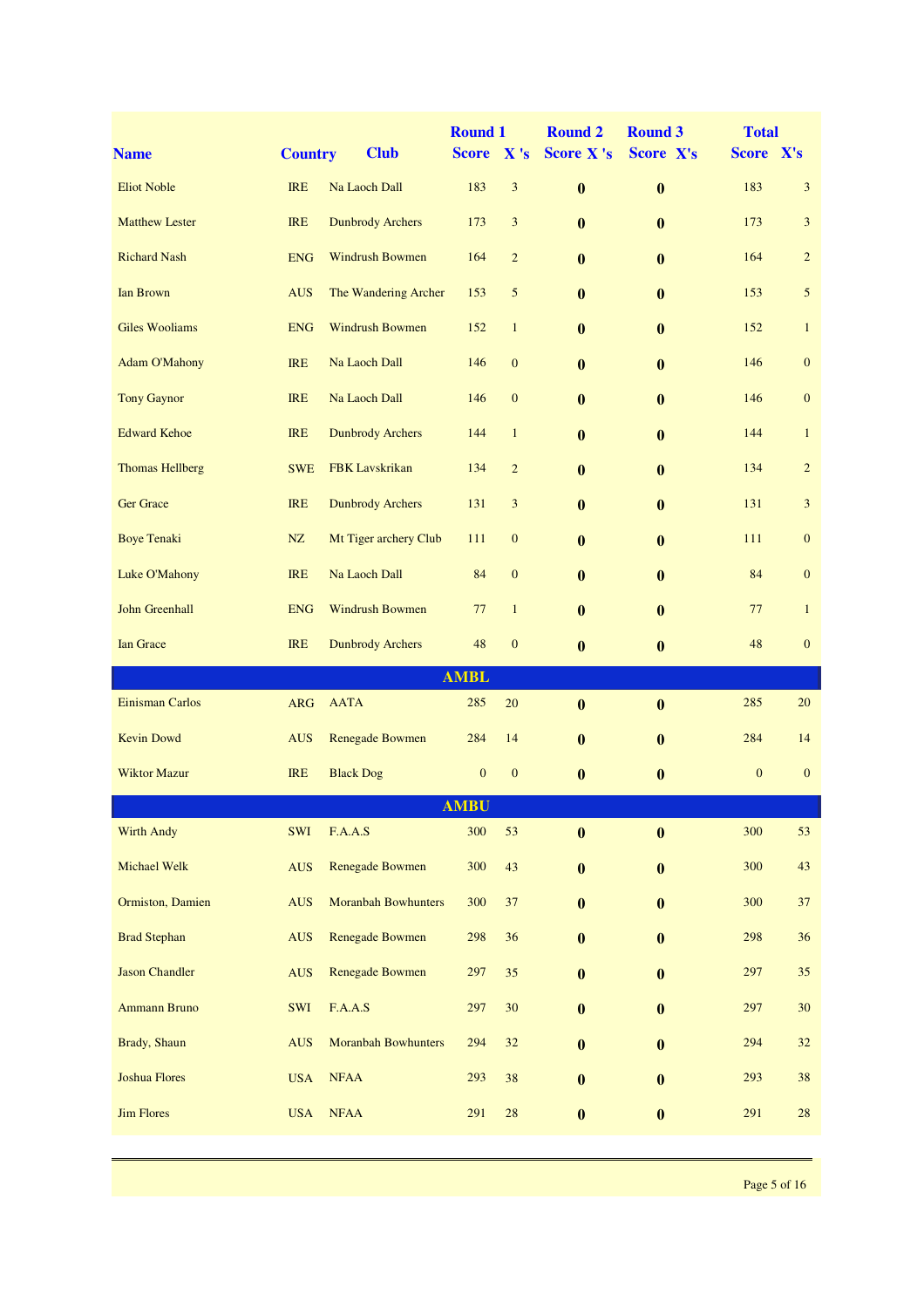| <b>Name</b>                | <b>Country</b> | <b>Club</b>                  | <b>Round 1</b><br><b>Score</b> | X's              | <b>Round 2</b><br><b>Score X's</b> | <b>Round 3</b><br>Score X's | <b>Total</b><br>Score X's |                  |
|----------------------------|----------------|------------------------------|--------------------------------|------------------|------------------------------------|-----------------------------|---------------------------|------------------|
| Fiereder Jürgen            | <b>SWI</b>     | F.A.A.S                      | 291                            | 22               | $\bf{0}$                           | $\bf{0}$                    | 291                       | 22               |
| Dean Hawkey                | <b>AUS</b>     | <b>Lilydale Bowmen</b>       | 291                            | 21               | $\bf{0}$                           | $\bf{0}$                    | 291                       | 21               |
| <b>Zumsteg Rolf</b>        | <b>SWI</b>     | F.A.A.S                      | 290                            | 37               | $\mathbf{0}$                       | $\bf{0}$                    | 290                       | 37               |
| <b>Liggenstorfer Roman</b> | <b>SWI</b>     | F.A.A.S                      | 290                            | 23               | $\bf{0}$                           | $\boldsymbol{0}$            | 290                       | 23               |
| <b>Conrad Nolte</b>        | <b>IRE</b>     | Na Laoch Dall                | 290                            | 21               | $\bf{0}$                           | $\boldsymbol{0}$            | 290                       | 21               |
| <b>Mick Taylor</b>         | <b>AUS</b>     | <b>Moranbah Bowhunters</b>   | 289                            | 22               | $\bf{0}$                           | $\boldsymbol{0}$            | 289                       | 22               |
| Lars Backman               | <b>SWE</b>     | <b>FBK</b> Lavskrikan        | 289                            | 14               | $\bf{0}$                           | $\bf{0}$                    | 289                       | 14               |
| Halls, Darren              | <b>AUS</b>     | <b>Moranbah Bowhunters</b>   | 288                            | 27               | $\bf{0}$                           | $\bf{0}$                    | 288                       | 27               |
| <b>Blake Meier</b>         | <b>AUS</b>     | Renegade Bowmen              | 287                            | 16               | $\bf{0}$                           | $\bf{0}$                    | 287                       | 16               |
| <b>Garry Ward</b>          | <b>AUS</b>     | <b>Macleay Valley Arche</b>  | 286                            | 17               | $\bf{0}$                           | $\bf{0}$                    | 286                       | 17               |
| <b>Daniel Stewart</b>      | <b>AUS</b>     | <b>Sapphire City Archers</b> | 286                            | 15               | $\bf{0}$                           | $\bf{0}$                    | 286                       | 15               |
| Alan Weir                  | <b>AUS</b>     | <b>Barambah Bowhunters</b>   | 279                            | 16               | $\mathbf{0}$                       | $\bf{0}$                    | 279                       | 16               |
| Gerhard van der Westhuizen | NA             | Namibia                      | 279                            | 11               | $\bf{0}$                           | $\boldsymbol{0}$            | 279                       | 11               |
| Geoffrey Lyon              | <b>AUS</b>     | <b>Manning District Bow</b>  | 276                            | 18               | $\bf{0}$                           | $\boldsymbol{0}$            | 276                       | 18               |
| <b>Noel Needham</b>        | <b>AUS</b>     | <b>Renegade Bowmen</b>       | 276                            | 17               | $\bf{0}$                           | $\boldsymbol{0}$            | 276                       | 17               |
| <b>Kent Fong</b>           | <b>USA</b>     | <b>Predator Archery</b>      | 257                            | $\overline{7}$   | $\bf{0}$                           | $\bf{0}$                    | 257                       | $\overline{7}$   |
| Micha taylor               | <b>AUS</b>     | <b>Moranbah Bowhunters</b>   | 248                            | 9                | $\bf{0}$                           | $\bf{0}$                    | 248                       | 9                |
| Darius Jurek               | <b>IRE</b>     | <b>Dunbrody Archers</b>      | 245                            | 6                | $\bf{0}$                           | $\boldsymbol{0}$            | 245                       | 6                |
| Gary O'Mahony              | <b>IRE</b>     | Na Laoch Dall                | 242                            | $\boldsymbol{7}$ | $\bf{0}$                           | $\boldsymbol{0}$            | $242\,$                   | $\overline{7}$   |
| Dan Antonio                | <b>AUS</b>     | <b>Renegade Bowmen</b>       | 234                            | 5                | $\bf{0}$                           | $\bf{0}$                    | 234                       | $\mathfrak{S}$   |
| <b>Alannah Vagg</b>        | IRE            | Ind./RoI                     | 108                            | $\boldsymbol{0}$ | $\bf{0}$                           | $\bf{0}$                    | 108                       | $\boldsymbol{0}$ |
| <b>Aidan Wrenn</b>         | <b>IRE</b>     | <b>Black Dog</b>             | $\boldsymbol{0}$               | $\boldsymbol{0}$ | $\bf{0}$                           | $\boldsymbol{0}$            | $\boldsymbol{0}$          | $\mathbf{0}$     |
|                            |                |                              | AMFS(R)                        |                  |                                    |                             |                           |                  |
| Antti Tekoniemi            | ${\rm FIN}$    | Diana-57                     | 298                            | 46               | $\bf{0}$                           | $\bf{0}$                    | 298                       | 46               |
| <b>Peter Cummings</b>      | IRE            | Northern Ireland (NIF        | 293                            | 21               | $\bf{0}$                           | $\bf{0}$                    | 293                       | 21               |
| <b>Tero Lindroos</b>       | ${\rm FIN}$    | Diana-57                     | 292                            | 31               | $\bf{0}$                           | $\bf{0}$                    | 292                       | 31               |
| <b>Eder Rogerio Daniel</b> | <b>BRA</b>     | Associação Atlética Ba       | 289                            | $21\,$           | $\bf{0}$                           | $\bf{0}$                    | 289                       | 21               |
| <b>Uwe Worschech</b>       | <b>GER</b>     | <b>DFBV</b>                  | 282                            | 22               | $\boldsymbol{0}$                   | $\bf{0}$                    | 282                       | 22               |
|                            |                |                              |                                |                  |                                    |                             |                           |                  |

Page 6 of 16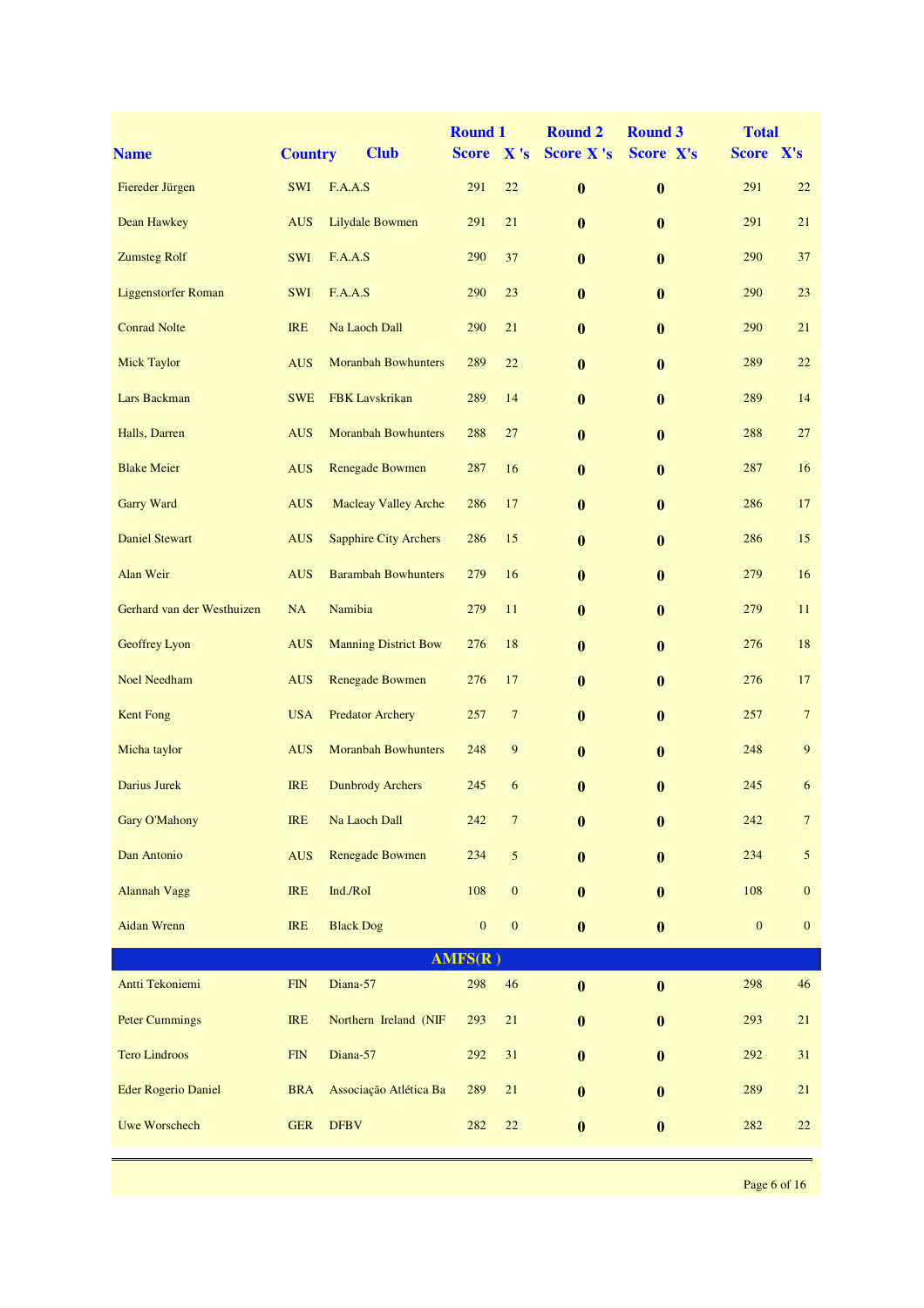|                              |                |                              | <b>Round 1</b> |                  | <b>Round 2</b>   | <b>Round 3</b>   | <b>Total</b> |                  |
|------------------------------|----------------|------------------------------|----------------|------------------|------------------|------------------|--------------|------------------|
| <b>Name</b>                  | <b>Country</b> | <b>Club</b>                  | <b>Score</b>   | X's              | Score X's        | Score X's        | Score X's    |                  |
| Fabio Pereira Lopes          | <b>BRA</b>     | Associação Atlética Ba       | 278            | 11               | $\bf{0}$         | $\bf{0}$         | 278          | 11               |
| <b>Marbacher Beat</b>        | <b>SWI</b>     | F.A.A.S                      | 275            | 13               | $\bf{0}$         | $\bf{0}$         | 275          | 13               |
| <b>Bischof Roger</b>         | <b>SWI</b>     | F.A.A.S                      | 275            | 10               | $\mathbf{0}$     | $\mathbf{0}$     | 275          | 10               |
| Zenhäuser René               | <b>SWI</b>     | F.A.A.S                      | 272            | 18               | $\bf{0}$         | $\bf{0}$         | 272          | 18               |
| <b>Stephen Sweet</b>         | <b>ENG</b>     | <b>Kings Forest Bowmen</b>   | 270            | $\overline{9}$   | $\bf{0}$         | $\bf{0}$         | 270          | $\boldsymbol{9}$ |
| <b>Bachofner Yanik</b>       | <b>SWI</b>     | F.A.A.S                      | 269            | 16               | $\bf{0}$         | $\boldsymbol{0}$ | 269          | 16               |
| <b>Lane Walter</b>           | <b>USA</b>     | <b>NFAA</b>                  | 259            | 8                | $\bf{0}$         | $\bf{0}$         | 259          | $\,8\,$          |
| Caligari Giuseppe            | <b>SWI</b>     | F.A.A.S                      | 259            | $\overline{7}$   | $\bf{0}$         | $\bf{0}$         | 259          | $\boldsymbol{7}$ |
| <b>Bachofner Urs</b>         | <b>SWI</b>     | F.A.A.S                      | 258            | $\overline{7}$   | $\bf{0}$         | $\bf{0}$         | 258          | $\boldsymbol{7}$ |
| Liam Irwin                   | <b>IRE</b>     | <b>Dunbrody Archers</b>      | 258            | 5                | $\bf{0}$         | $\boldsymbol{0}$ | 258          | 5                |
| <b>Nathan McColl</b>         | <b>AUS</b>     | <b>Lilydale Bowmen</b>       | 254            | 11               | $\bf{0}$         | $\bf{0}$         | 254          | 11               |
| Carlo Rondinoni              | <b>BRA</b>     | Associação Atlética Ba       | 247            | $\overline{c}$   | $\mathbf{0}$     | $\bf{0}$         | 247          | $\overline{c}$   |
| <b>Ben Quigg</b>             | <b>IRE</b>     | Northern Ireland (NIF        | 233            | $\mathbf{1}$     | $\mathbf{0}$     | $\bf{0}$         | 233          | $\mathbf{1}$     |
| <b>Lucas Rafael Spina</b>    | <b>BRA</b>     | Associação Atlética Ba       | 231            | $\overline{7}$   | $\bf{0}$         | $\bf{0}$         | 231          | $\boldsymbol{7}$ |
| Manzius-Breiderhoff, Wolfgan | <b>GER</b>     | <b>Altenkirchener Bogens</b> | 225            | $\overline{7}$   | $\bf{0}$         | $\bf{0}$         | 225          | $\boldsymbol{7}$ |
| <b>Eren Barkut</b>           | <b>AUS</b>     | <b>Lilydale Bowmen</b>       | 210            | 6                | $\bf{0}$         | $\bf{0}$         | 210          | 6                |
| Carlos Eduardo Formigoni     | <b>BRA</b>     | Associação Atlética Ba       | 184            | $\boldsymbol{0}$ | $\bf{0}$         | $\bf{0}$         | 184          | $\boldsymbol{0}$ |
| <b>Fiechter Heinz</b>        | <b>SWI</b>     | F.A.A.S                      | 145            | $\overline{c}$   | $\bf{0}$         | $\bf{0}$         | 145          | $\overline{c}$   |
|                              |                |                              | <u>AMFU</u>    |                  |                  |                  |              |                  |
| <b>Thomas Glaubrecht</b>     | <b>GER</b>     | <b>DFBV</b>                  | 300            | 58               | $\bf{0}$         | $\bf{0}$         | 300          | 58               |
| Harri Forsberg               | <b>SWE</b>     | FBK Lavskrikan               | 300            | 52               | $\bf{0}$         | $\bf{0}$         | 300          | 52               |
| Mika Saarela                 | ${\rm FIN}$    | <b>FFAA</b>                  | 300            | 51               | $\bf{0}$         | $\bf{0}$         | 300          | 51               |
| <b>Spring Martin</b>         | <b>SWI</b>     | F.A.A.S                      | 300            | 50               | $\bf{0}$         | $\bf{0}$         | 300          | 50               |
| Francois Marais              | NA             | Namibia                      | 300            | 48               | $\bf{0}$         | $\bf{0}$         | 300          | $\sqrt{48}$      |
| <b>Brunner Rainer</b>        | SWI            | F.A.A.S                      | 300            | 47               | $\bf{0}$         | $\bf{0}$         | 300          | 47               |
| Koini, Martin                | <b>GER</b>     | <b>Altenkirchener Bogens</b> | 300            | $45\,$           | $\bf{0}$         | $\bf{0}$         | 300          | 45               |
| <b>Zehnder Chul</b>          | SWI            | F.A.A.S                      | 300            | 41               | $\bf{0}$         | $\bf{0}$         | 300          | 41               |
| <b>Daniel Rae</b>            | <b>ENG</b>     | <b>Kings Forest Bowmen</b>   | 300            | 40               | $\boldsymbol{0}$ | $\boldsymbol{0}$ | 300          | 40               |
|                              |                |                              |                |                  |                  |                  |              |                  |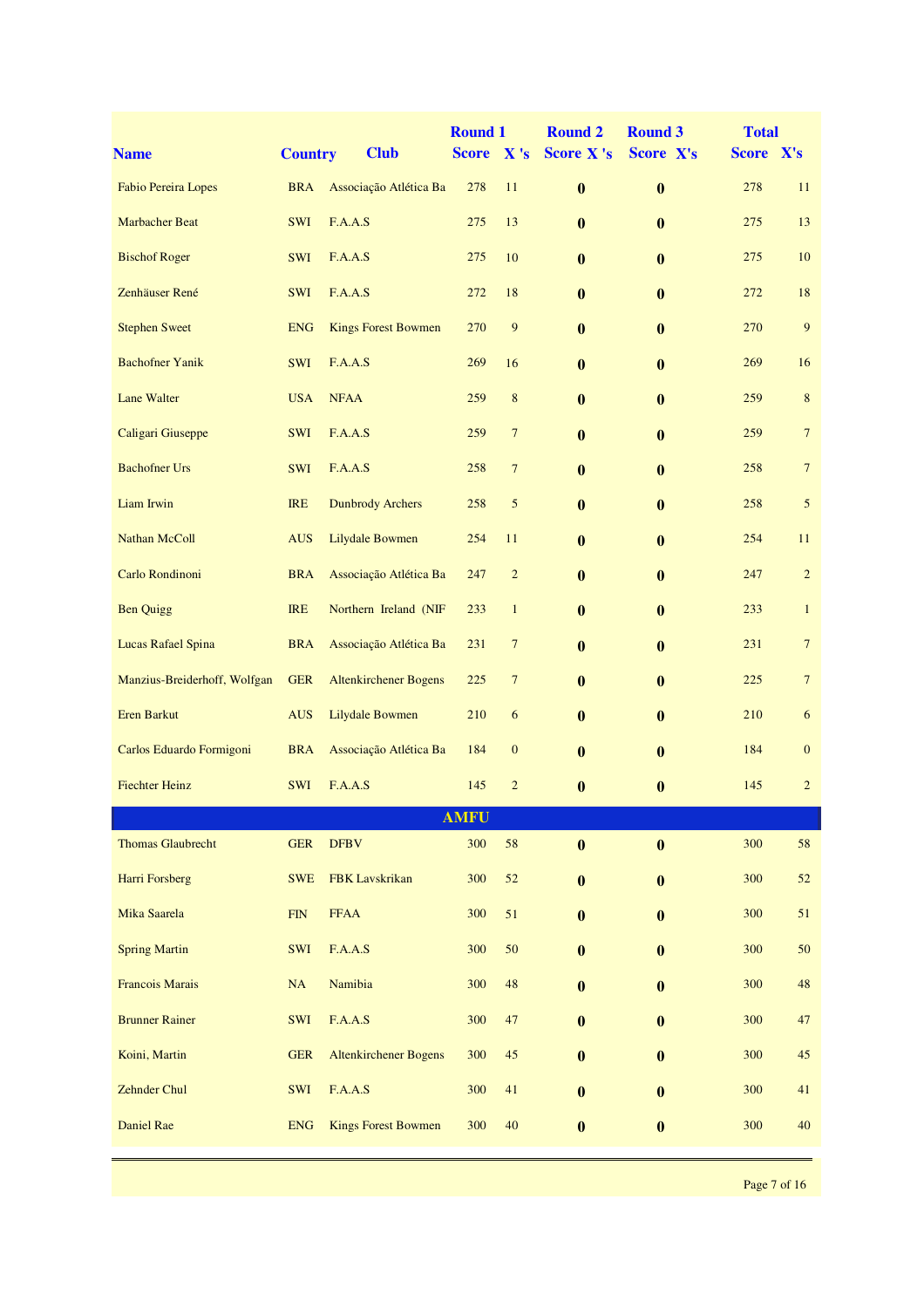| <b>Name</b>                     | <b>Country</b> | <b>Club</b>                   | <b>Round 1</b><br><b>Score</b> | X's    | <b>Round 2</b><br><b>Score X's</b> | <b>Round 3</b><br>Score X's | <b>Total</b><br>Score X's |        |
|---------------------------------|----------------|-------------------------------|--------------------------------|--------|------------------------------------|-----------------------------|---------------------------|--------|
| <b>Moratto Loris</b>            | <b>SWI</b>     | F.A.A.S                       | 300                            | 39     |                                    |                             | 300                       | 39     |
|                                 |                |                               |                                |        | $\bf{0}$                           | $\bf{0}$                    |                           |        |
| <b>Gary Harvey</b>              | <b>ENG</b>     | <b>Kings Forest Bowmen</b>    | 300                            | 37     | $\bf{0}$                           | $\bf{0}$                    | 300                       | 37     |
| <b>Fankhauser Peter</b>         | <b>SWI</b>     | F.A.A.S                       | 299                            | 47     | $\bf{0}$                           | $\bf{0}$                    | 299                       | 47     |
| Simon Eidenmüller               | <b>GER</b>     | <b>DFBV</b>                   | 299                            | 42     | $\bf{0}$                           | $\bf{0}$                    | 299                       | 42     |
| Simon Brändström                | <b>SWE</b>     | Team AC                       | 299                            | 41     | $\bf{0}$                           | $\bf{0}$                    | 299                       | 41     |
| <b>Mathew Singh</b>             | <b>USA</b>     | <b>Predator Archery</b>       | 299                            | 40     | $\bf{0}$                           | $\bf{0}$                    | 299                       | 40     |
| <b>Ray White</b>                | <b>AUS</b>     | <b>Sapphire City Archers</b>  | 299                            | 37     | $\bf{0}$                           | $\bf{0}$                    | 299                       | 37     |
| <b>Charlie Gardner</b>          | <b>AUS</b>     | <b>Sapphire City Archers</b>  | 299                            | 34     | $\bf{0}$                           | $\bf{0}$                    | 299                       | 34     |
| <b>Charlie Gardner</b>          | <b>AUS</b>     | <b>Inverell Sapphire City</b> | 299                            | 34     | $\bf{0}$                           | $\bf{0}$                    | 299                       | 34     |
| Britschgi Ueli                  | SWI            | F.A.A.S                       | 298                            | 41     | $\bf{0}$                           | $\bf{0}$                    | 298                       | 41     |
| <b>Lennart Nordsvahn</b>        | <b>SWE</b>     | <b>FBK</b> Lavskrikan         | 298                            | 38     | $\bf{0}$                           | $\bf{0}$                    | 298                       | 38     |
| <b>Böhlen Reto</b>              | <b>SWI</b>     | F.A.A.S                       | 298                            | 37     | $\bf{0}$                           | $\bf{0}$                    | 298                       | 37     |
| <b>Timo Forsberg</b>            | <b>SWE</b>     | <b>FBK</b> Lavskrikan         | 298                            | 37     | $\bf{0}$                           | $\bf{0}$                    | 298                       | 37     |
| <b>Fabio Clarson R Pimentel</b> | <b>BRA</b>     | Associação Atlética Ba        | 298                            | 20     | $\bf{0}$                           | $\bf{0}$                    | 298                       | 20     |
| <b>Jan Lindmark</b>             | <b>SWE</b>     | Team AC                       | 297                            | 36     | $\bf{0}$                           | $\bf{0}$                    | 297                       | 36     |
| <b>Alastair Smedley</b>         | <b>AUS</b>     | <b>Macleay Valley Arche</b>   | 297                            | 33     | $\bf{0}$                           | $\bf{0}$                    | 297                       | 33     |
| von der Marwitz Erik            | <b>SWI</b>     | F.A.A.S                       | 296                            | 38     | $\bf{0}$                           | $\bf{0}$                    | 296                       | 38     |
| Rami Klemetti                   | <b>FIN</b>     | <b>FFAA</b>                   | 296                            | 34     | $\bf{0}$                           | $\bf{0}$                    | 296                       | 34     |
| <b>Martin Moylan</b>            | IRE            | <b>Dunbrody Archers</b>       | 296                            | 29     | $\boldsymbol{0}$                   | $\boldsymbol{0}$            | 296                       | 29     |
| <b>Lars Jonsson</b>             | <b>SWE</b>     | Team AC                       | 295                            | 28     | $\bf{0}$                           | $\boldsymbol{0}$            | 295                       | $28\,$ |
| Dave McMannus                   | <b>AUS</b>     | <b>Macleay Valley Arche</b>   | 295                            | 24     | $\bf{0}$                           | $\bf{0}$                    | 295                       | 24     |
| <b>Robert Larsson</b>           | <b>SWE</b>     | Team AC                       | 294                            | 48     | $\bf{0}$                           | $\bf{0}$                    | 294                       | 48     |
| <b>John Cairns</b>              | <b>IRE</b>     | Northern Ireland (NIF         | 293                            | 29     | $\bf{0}$                           | $\boldsymbol{0}$            | 293                       | 29     |
| <b>Gautschi Michel</b>          | SWI            | F.A.A.S                       | 292                            | 34     | $\bf{0}$                           | $\boldsymbol{0}$            | 292                       | 34     |
| <b>Tim Morgan</b>               | <b>AUS</b>     | <b>Manning District Bow</b>   | 292                            | 25     | $\bf{0}$                           | $\bf{0}$                    | 292                       | 25     |
| Jan-Åke Arvidsson               | <b>SWE</b>     | Team AC                       | 291                            | $37\,$ | $\bf{0}$                           | $\bf{0}$                    | 291                       | 37     |
| <b>Martin Forsberg</b>          | <b>SWE</b>     | Team AC                       | 289                            | $26\,$ | $\boldsymbol{0}$                   | $\boldsymbol{0}$            | 289                       | 26     |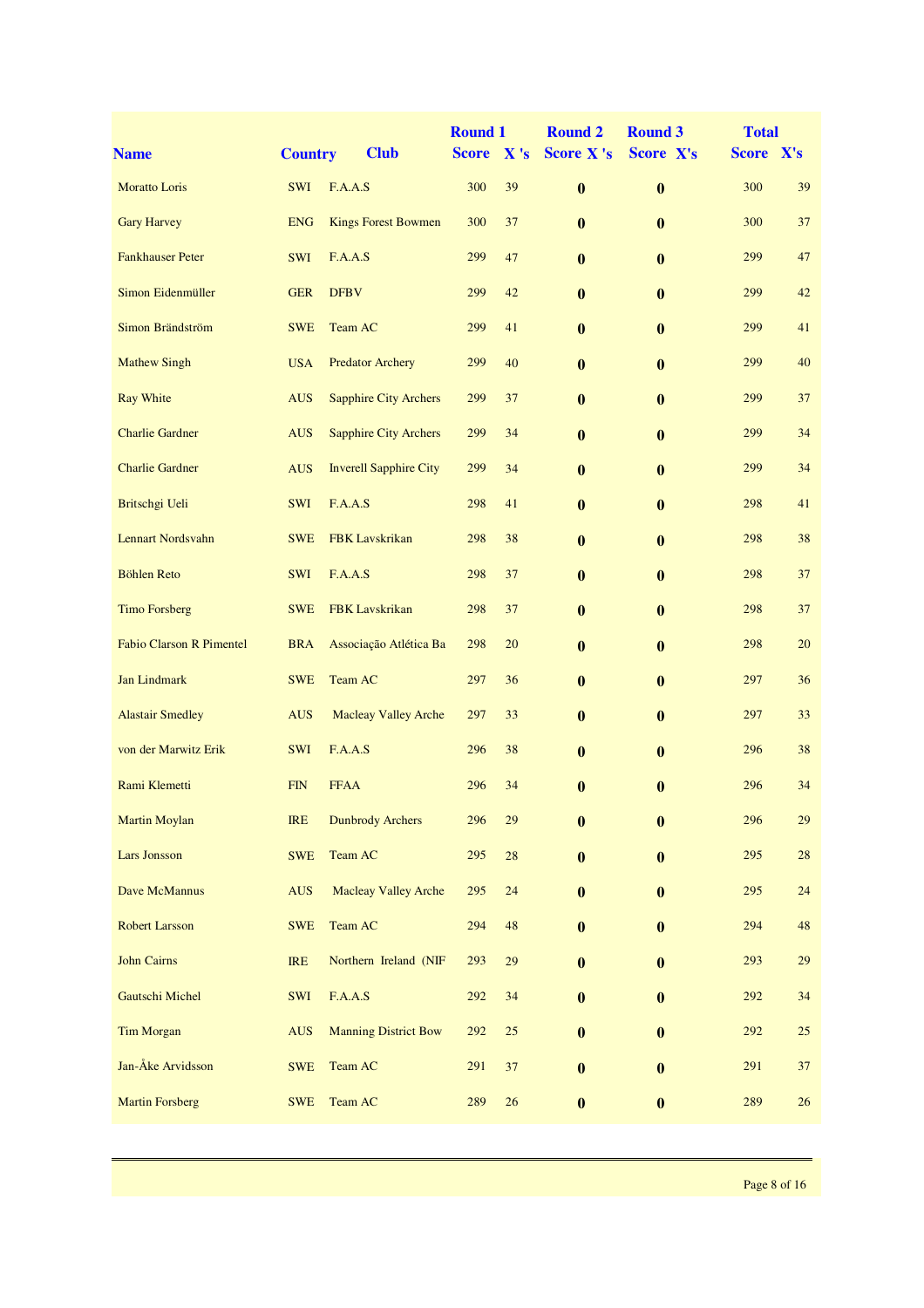| <b>Name</b>              | <b>Country</b> | <b>Club</b>                  | <b>Round 1</b><br><b>Score</b> | X's              | <b>Round 2</b><br><b>Score X's</b> | <b>Round 3</b><br>Score X's | <b>Total</b><br>Score X's |                  |
|--------------------------|----------------|------------------------------|--------------------------------|------------------|------------------------------------|-----------------------------|---------------------------|------------------|
| <b>Simon Stock</b>       | <b>IRE</b>     | Northern Ireland (NIF        | 288                            | 29               | $\bf{0}$                           | $\bf{0}$                    | 288                       | 29               |
| John Orr                 | <b>IRE</b>     | <b>Black Dog</b>             | 288                            | 22               | $\bf{0}$                           | $\bf{0}$                    | 288                       | 22               |
| <b>Schattling Fabian</b> | <b>SWI</b>     | F.A.A.S                      | 286                            | 19               |                                    |                             | 286                       | 19               |
|                          |                |                              |                                |                  | $\bf{0}$                           | $\bf{0}$                    |                           |                  |
| Schall, Ernst            | <b>GER</b>     | <b>Altenkirchener Bogens</b> | 282                            | 24               | $\bf{0}$                           | $\bf{0}$                    | 282                       | 24               |
| <b>Wesley Stoffell</b>   | <b>AUS</b>     | Lilydale Bowmen              | 282                            | 22               | $\bf{0}$                           | $\bf{0}$                    | 282                       | 22               |
| Schumann, Kevin          | <b>GER</b>     | <b>Altenkirchener Bogens</b> | 277                            | 14               | $\bf{0}$                           | $\bf{0}$                    | 277                       | 14               |
| David Skillen            | <b>IRE</b>     | Northern Ireland (NIF        | 268                            | 18               | $\bf{0}$                           | $\bf{0}$                    | 268                       | 18               |
| Kerian McShane           | <b>IRE</b>     | Northern Ireland (NIF        | 264                            | 16               | $\mathbf{0}$                       | $\bf{0}$                    | 264                       | 16               |
| <b>Lloyd Robinson</b>    | <b>AUS</b>     | Renegade Bowmen              | 263                            | $\overline{4}$   | $\bf{0}$                           | $\bf{0}$                    | 263                       | $\overline{4}$   |
| <b>Haldemann Daniel</b>  | SWI            | F.A.A.S                      | 254                            | 14               | $\bf{0}$                           | $\bf{0}$                    | 254                       | 14               |
| <b>Stephen Hand</b>      | <b>IRE</b>     | Northern Ireland (NIF        | 249                            | 15               | $\bf{0}$                           | $\bf{0}$                    | 249                       | 15               |
| Schall, Christoph        | <b>GER</b>     | <b>Altenkirchener Bogens</b> | 249                            | $\,$ 8 $\,$      | $\mathbf{0}$                       | $\bf{0}$                    | 249                       | $\,8\,$          |
| John O'Neill             | <b>IRE</b>     | Northern Ireland (NIF        | 246                            | 11               | $\bf{0}$                           | $\bf{0}$                    | 246                       | 11               |
| <b>Daniel Cummins</b>    | <b>IRE</b>     | <b>Dunbrody Archers</b>      | 242                            | 18               | $\bf{0}$                           | $\bf{0}$                    | 242                       | 18               |
| Fernando Soler Elias     | <b>BRA</b>     | Associação Atlética Ba       | 236                            | 12               | $\bf{0}$                           | $\bf{0}$                    | 236                       | 12               |
| <b>Scott Roulston</b>    | <b>IRE</b>     | Northern Ireland (NIF        | 205                            | $\,$ 8 $\,$      | $\bf{0}$                           | $\bf{0}$                    | 205                       | 8                |
| <b>George Shields</b>    | <b>IRE</b>     | Northern Ireland (NIF        | 174                            | 5                | $\bf{0}$                           | $\bf{0}$                    | 174                       | 5                |
| <b>John Scally</b>       | <b>IRE</b>     | <b>Dunbrody Archers</b>      | $\boldsymbol{0}$               | $\mathbf{0}$     | $\bf{0}$                           | $\bf{0}$                    | $\boldsymbol{0}$          | $\mathbf{0}$     |
|                          |                |                              | <b>AMFU</b> (handicaped)       |                  |                                    |                             |                           |                  |
| Ed Geer                  | <b>USA</b>     | <b>Predator Archery</b>      | 177                            | $\overline{c}$   | $\bf{0}$                           | $\bf{0}$                    | 177                       | $\overline{2}$   |
|                          |                |                              | <b>AMHB</b>                    |                  |                                    |                             |                           |                  |
| <b>Graham Anderson</b>   | <b>WAL</b>     | Wales                        | 196                            | $\mathbf{1}$     | $\bf{0}$                           | $\bf{0}$                    | 196                       | $\mathbf{1}$     |
| <b>Mark Bradbury</b>     | <b>ENG</b>     | Windrush Bowmen              | 182                            | $\overline{4}$   | $\boldsymbol{0}$                   | $\bf{0}$                    | 182                       | $\overline{4}$   |
| Andy Vagg                | <b>IRE</b>     | Ind./RoI                     | 181                            | $\sqrt{2}$       | $\bf{0}$                           | $\bf{0}$                    | 181                       | $\overline{c}$   |
| <b>James Gaynor</b>      | <b>IRE</b>     | Na Laoch Dall                | 156                            | $\boldsymbol{0}$ | $\bf{0}$                           | $\bf{0}$                    | 156                       | $\boldsymbol{0}$ |
| <b>Ian Watkins</b>       | <b>ENG</b>     | <b>Windrush Bowmen</b>       | 147                            | $\mathbf{1}$     | $\bf{0}$                           | $\bf{0}$                    | 147                       | $\mathbf{1}$     |
| <b>Stephen Clarke</b>    | <b>IRE</b>     | <b>Dunbrody Archers</b>      | 137                            | $\mathbf{1}$     | $\bf{0}$                           | $\bf{0}$                    | 137                       | $\mathbf{1}$     |
| <b>James Mason</b>       | <b>AUS</b>     | <b>Barambah Bowhunters</b>   | 135                            | $\boldsymbol{0}$ | $\boldsymbol{0}$                   | $\bf{0}$                    | 135                       | $\mathbf{0}$     |
|                          |                |                              |                                |                  |                                    |                             |                           |                  |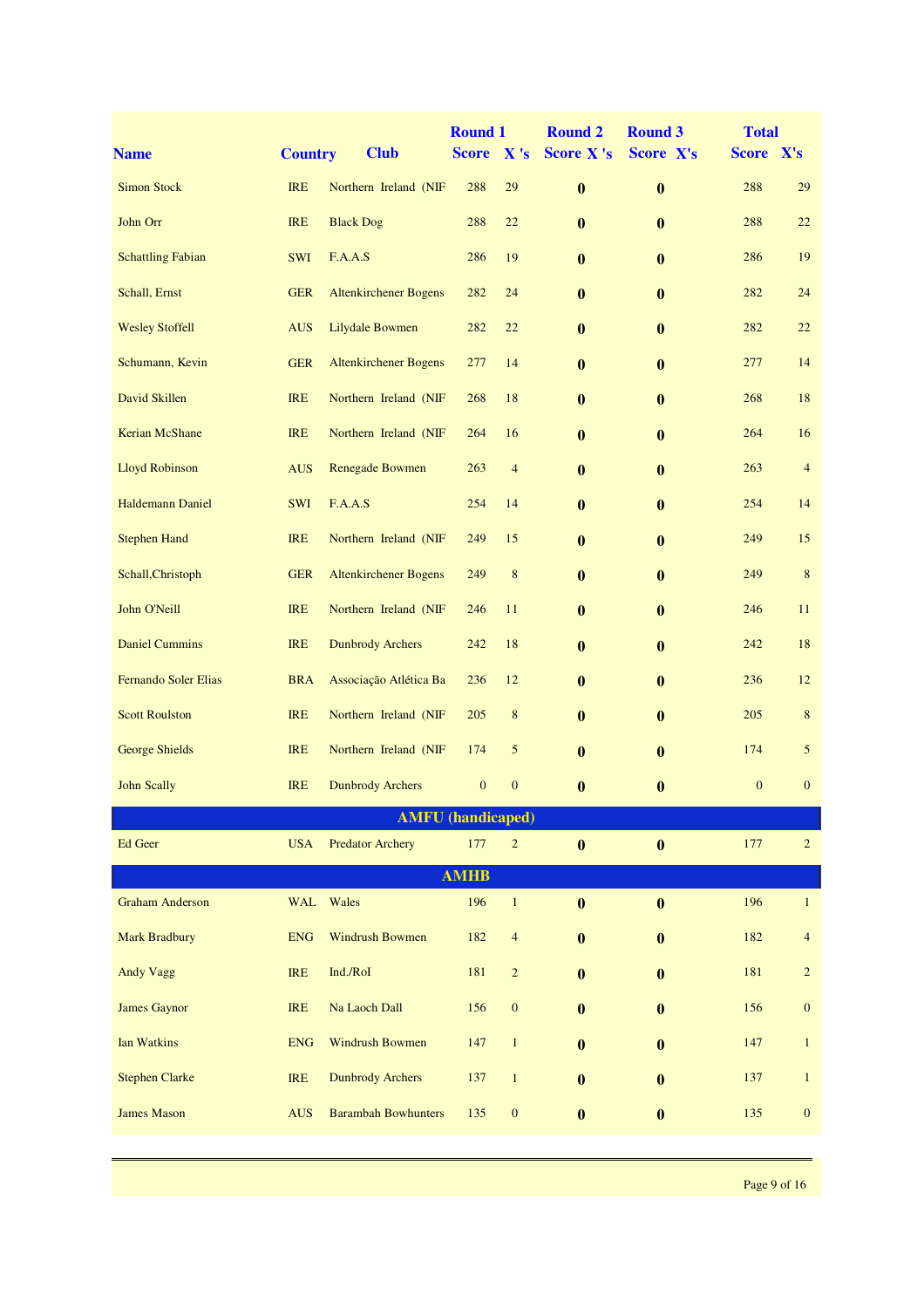| <b>Name</b>            | <b>Country</b> | <b>Club</b>                    | <b>Round 1</b><br>Score X's |                  | <b>Round 2</b><br><b>Score X's</b> | <b>Round 3</b><br>Score X's | <b>Total</b><br>Score X's |                  |
|------------------------|----------------|--------------------------------|-----------------------------|------------------|------------------------------------|-----------------------------|---------------------------|------------------|
| <b>Andrew Wayland</b>  | <b>IRE</b>     | <b>Dunbrody Archers</b>        | 124                         | $\mathbf{1}$     | $\bf{0}$                           | $\bf{0}$                    | 124                       | $\mathbf{1}$     |
|                        |                |                                |                             |                  |                                    |                             |                           |                  |
| David Harris           | <b>IRE</b>     | Na Laoch Dall                  | 105                         | $\mathbf{1}$     | $\bf{0}$                           | $\bf{0}$                    | 105                       | $\mathbf{1}$     |
| <b>Alex Furlong</b>    | <b>IRE</b>     | <b>Dunbrody Archers</b>        | 78                          | $\overline{2}$   | $\bf{0}$                           | $\bf{0}$                    | 78                        | $\overline{2}$   |
| Karlowsky, Ernst-Josef | <b>GER</b>     | <b>Altenkirchener Bogens</b>   | <b>AMLB</b><br>240          | $\mathfrak{S}$   | $\bf{0}$                           | $\bf{0}$                    | 240                       | $5\overline{)}$  |
| Koini, Martin          | <b>GER</b>     | <b>Altenkirchener Bogens</b>   | 222                         | 6                | $\bf{0}$                           | $\bf{0}$                    | 222                       | 6                |
| Schwaldt, Steffen      | <b>GER</b>     | <b>Altenkirchener Bogens</b>   | 208                         | $\mathbf{1}$     | $\mathbf{0}$                       |                             | 208                       | $\mathbf{1}$     |
|                        |                |                                |                             |                  |                                    | $\bf{0}$                    |                           |                  |
| <b>Bo Lundin</b>       | <b>SWE</b>     | <b>BK</b> Fältskyttarna        | 202                         | $\overline{c}$   | $\mathbf{0}$                       | $\bf{0}$                    | 202                       | $\overline{c}$   |
| <b>Büttler Beat</b>    | <b>SWI</b>     | F.A.A.S                        | 195                         | $\overline{c}$   | $\bf{0}$                           | $\bf{0}$                    | 195                       | $\overline{c}$   |
| <b>John Devaney</b>    | <b>ENG</b>     | <b>Windrush Bowmen</b>         | 188                         | 6                | $\bf{0}$                           | $\bf{0}$                    | 188                       | 6                |
| <b>Eddie Ryan</b>      | <b>IRE</b>     | <b>Dunbrody Archers</b>        | 185                         | $\overline{4}$   | $\bf{0}$                           | $\bf{0}$                    | 185                       | $\overline{4}$   |
| Mark Hitchman          | <b>ENG</b>     | <b>Windrush Bowmen</b>         | 166                         | $\overline{4}$   | $\bf{0}$                           | $\bf{0}$                    | 166                       | $\overline{4}$   |
| <b>Anders Grenholm</b> | <b>SWE</b>     | Team AC                        | 158                         | $\overline{c}$   | $\bf{0}$                           | $\bf{0}$                    | 158                       | $\overline{c}$   |
| <b>Mark Daly</b>       | <b>IRE</b>     | <b>Dunbrody Archers</b>        | 152                         | 3                | $\bf{0}$                           | $\bf{0}$                    | 152                       | 3                |
| <b>Michael Schultz</b> | <b>AUS</b>     | <b>Barambah Bowhunters</b>     | 151                         | $\mathfrak{Z}$   | $\mathbf{0}$                       | $\bf{0}$                    | 151                       | 3                |
| <b>Joel Berggren</b>   | <b>SWE</b>     | Team AC                        | 149                         | $\mathbf{1}$     | $\mathbf{0}$                       | $\bf{0}$                    | 149                       | $\mathbf{1}$     |
| <b>Sean Kealey</b>     | <b>IRE</b>     | Northern Ireland (NIF          | 110                         | $\mathbf{1}$     | $\mathbf{0}$                       | $\bf{0}$                    | 110                       | $\mathbf{1}$     |
| <b>Matt Coxall</b>     | <b>IRE</b>     | Ind./RoI                       | 78                          | $\mathbf{0}$     | $\mathbf{0}$                       | $\bf{0}$                    | 78                        | $\mathbf{0}$     |
| Keith Speight          |                | <b>AUS</b> Barambah Bowhunters |                             | 570              | $\bf{0}$                           | $\bf{0}$                    | 57                        | $\mathbf{0}$     |
|                        |                |                                | CFBB(R)                     |                  |                                    |                             |                           |                  |
| Zacharias Anja         | SWI            | <b>FAAFL</b>                   | 257                         | $\sqrt{5}$       | $\bf{0}$                           | $\bf{0}$                    | 257                       | $\mathfrak{S}$   |
| <b>Shannon Mernagh</b> | <b>IRE</b>     | <b>Dunbrody Archers</b>        | 230                         | 5                | $\bf{0}$                           | $\bf{0}$                    | 230                       | $\sqrt{5}$       |
| Niamh Murphy           | <b>IRE</b>     | <b>Dunbrody Archers</b>        | 177                         | $\boldsymbol{0}$ | $\bf{0}$                           | $\bf{0}$                    | 177                       | $\boldsymbol{0}$ |
| <b>Rebecca Twomey</b>  | <b>IRE</b>     | Na Laoch Dall                  | 172                         | $\mathbf{1}$     | $\bf{0}$                           | $\bf{0}$                    | 172                       | $\mathbf{1}$     |
| Ormiston, Casey        | <b>AUS</b>     | <b>Moranbah Bowhunters</b>     | 35                          | $\boldsymbol{0}$ | $\bf{0}$                           | $\bf{0}$                    | $35\,$                    | $\boldsymbol{0}$ |
|                        |                |                                | CFFS(R)                     |                  |                                    |                             |                           |                  |
| <b>Jasmin Koivisto</b> | FIN            | Diana-57                       | 297                         | 38               | $\bf{0}$                           | $\boldsymbol{0}$            | 297                       | 38               |
| Hanna Lehtomäki        | FIN            | Diana-57                       | 268                         | $17\,$           | $\bf{0}$                           | $\boldsymbol{0}$            | 268                       | 17               |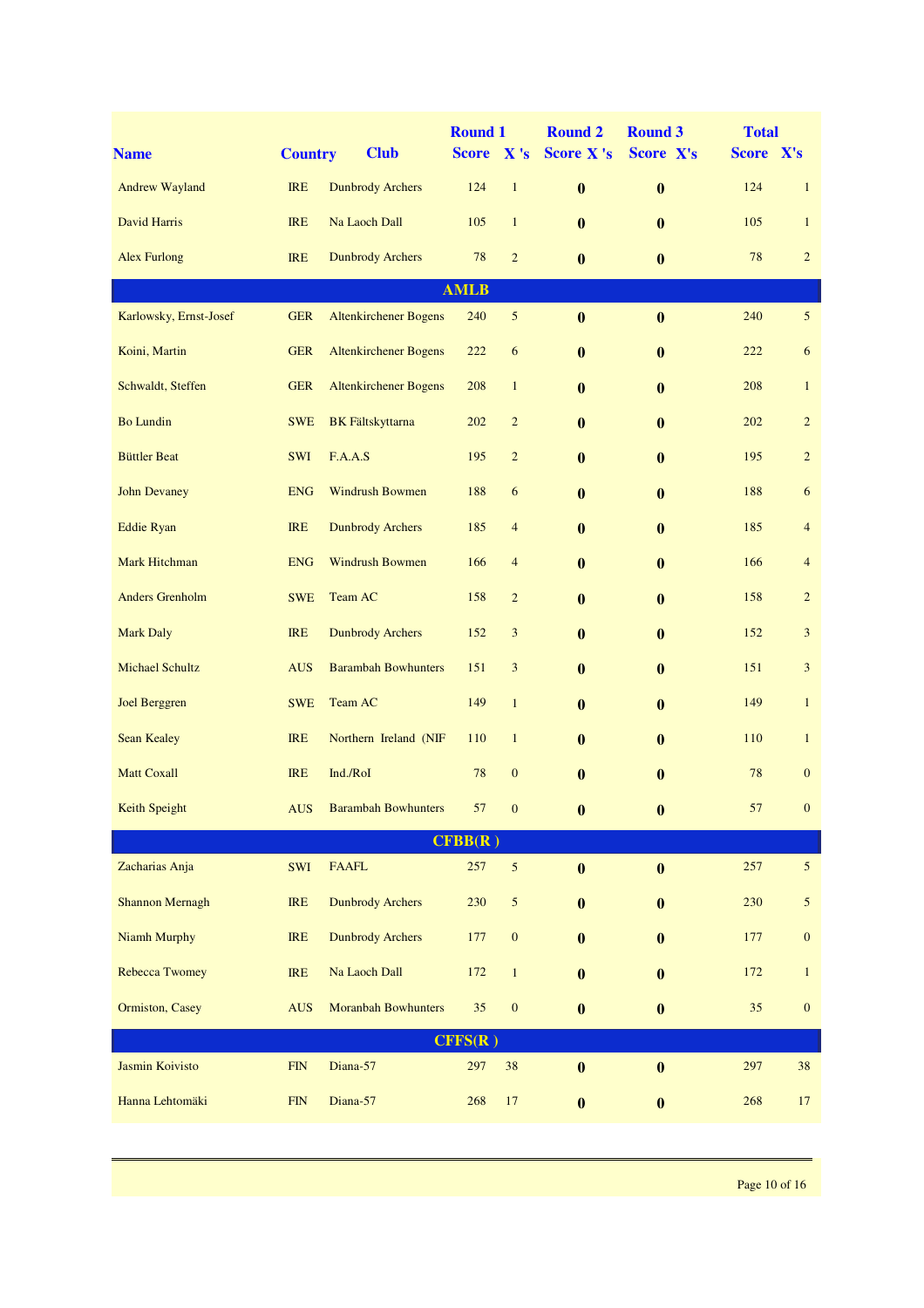| <b>Name</b>                 | <b>Country</b> | <b>Club</b>                  | <b>Round 1</b><br><b>Score</b> | $\mathbf{X}$ 's  | <b>Round 2</b><br><b>Score X's</b> | <b>Round 3</b><br>Score X's | <b>Total</b><br>Score X's |                  |
|-----------------------------|----------------|------------------------------|--------------------------------|------------------|------------------------------------|-----------------------------|---------------------------|------------------|
| Jasmin Koivisto             | <b>FIN</b>     | Finland                      | $\boldsymbol{0}$               | $\mathbf{0}$     | $\bf{0}$                           | $\boldsymbol{0}$            | $\mathbf{0}$              | $\mathbf{0}$     |
|                             |                |                              | <b>CFFU</b>                    |                  |                                    |                             |                           |                  |
| <b>Hannes Snyman</b>        | NA             | Namibia                      | 300                            | 48               | $\boldsymbol{0}$                   | $\bf{0}$                    | 300                       | 48               |
| Anna Backman                | <b>SWE</b>     | FBK Lavskrikan               | 298                            | 33               | $\bf{0}$                           | $\bf{0}$                    | 298                       | 33               |
| <b>Lily Stewart</b>         | <b>AUS</b>     | <b>Sapphire City Archers</b> | 289                            | 16               | $\bf{0}$                           | $\bf{0}$                    | 289                       | 16               |
| Linnéa Backman              | <b>SWE</b>     | <b>FBK</b> Lavskrikan        | 251                            | 17               | $\mathbf{0}$                       | $\bf{0}$                    | 251                       | 17               |
|                             |                |                              | CMBB(C)                        |                  |                                    |                             |                           |                  |
| Justine Fajardo             | <b>USA</b>     | <b>Predator Archery</b>      | 273                            | 16               | $\bf{0}$                           | $\bf{0}$                    | 273                       | 16               |
| <b>Gavin Blanchfield</b>    | <b>IRE</b>     | Warbow                       | 253                            | 5                | $\bf{0}$                           | $\bf{0}$                    | 253                       | 5                |
| <b>Owain Tily</b>           | <b>AUS</b>     | <b>Renegade Bowmen</b>       | 249                            | $7\phantom{.0}$  | $\mathbf{0}$                       | $\bf{0}$                    | 249                       | $\overline{7}$   |
| <b>Jarrod White</b>         | <b>AUS</b>     | <b>Sapphire City Archers</b> | 248                            | 11               | $\mathbf{0}$                       | $\mathbf{0}$                | 248                       | 11               |
| Ormiston, Hayden            | <b>AUS</b>     | <b>Moranbah Bowhunters</b>   | 157                            | 3                | $\bf{0}$                           | $\bf{0}$                    | 157                       | 3                |
|                             |                |                              | CMBB(R)                        |                  |                                    |                             |                           |                  |
| <b>Shane Reilly</b>         | <b>IRE</b>     | Northern Ireland (NIF        | 256                            | 13               | $\bf{0}$                           | $\bf{0}$                    | 256                       | 13               |
| Cian Kehoe                  | <b>IRE</b>     | <b>Dunbrody Archers</b>      | 256                            | 9                | $\mathbf{0}$                       | $\bf{0}$                    | 256                       | 9                |
| Caio de Oliveira Lima Alves |                | Netesportes - Brazil         | 254                            | $\,$ 8 $\,$      | $\bf{0}$                           | $\bf{0}$                    | 254                       | $\,8\,$          |
| <b>Alan Leacy</b>           | <b>IRE</b>     | <b>Dunbrody Archers</b>      | 254                            | $\overline{2}$   | $\bf{0}$                           | $\bf{0}$                    | 254                       | $\overline{c}$   |
| Ethan O'Mahony              | <b>IRE</b>     | Na Laoch Dall                | 220                            | $\overline{c}$   | $\bf{0}$                           | $\bf{0}$                    | 220                       | $\overline{c}$   |
| <b>Adam Twomey</b>          | <b>IRE</b>     | Na Laoch Dall                | 204                            | 4                | $\bf{0}$                           | $\bf{0}$                    | 204                       | $\overline{4}$   |
| Max Hoff                    | <b>IRE</b>     | <b>Dunbrody Archers</b>      | 204                            | $\overline{4}$   | $\boldsymbol{0}$                   | $\boldsymbol{0}$            | 204                       | $\overline{4}$   |
| <b>Dylan Magee</b>          | IRE            | Northern Ireland (NIF        | 187                            | $\boldsymbol{7}$ | $\bf{0}$                           | $\bf{0}$                    | 187                       | $\boldsymbol{7}$ |
| <b>Ben Roche</b>            | IRE            | Na Laoch Dall                | 143                            | $\boldsymbol{0}$ | $\bf{0}$                           | $\bf{0}$                    | 143                       | $\boldsymbol{0}$ |
| Thomas Walsh                | IRE            | Na Laoch Dall                | 127                            | $\boldsymbol{0}$ | $\bf{0}$                           | $\bf{0}$                    | 127                       | $\boldsymbol{0}$ |
| Thomas Welsh                | <b>IRE</b>     | Na Loach Dall Archery        | $\boldsymbol{0}$               | $\boldsymbol{0}$ | $\bf{0}$                           | $\bf{0}$                    | $\boldsymbol{0}$          | $\mathbf{0}$     |
|                             |                |                              | CMFS(R)                        |                  |                                    |                             |                           |                  |
| <b>Oskar Smeds</b>          | ${\rm FIN}$    | Diana-57                     | 300                            | 39               | $\boldsymbol{0}$                   | $\boldsymbol{0}$            | 300                       | 39               |
| <b>Gabriel M Schoene</b>    | <b>BRA</b>     | Associação Atlética Ba       | 176                            | $\mathfrak{Z}$   | $\bf{0}$                           | $\bf{0}$                    | 176                       | $\sqrt{3}$       |
| <b>Oskar Smeds</b>          |                |                              | $\boldsymbol{0}$               | $\boldsymbol{0}$ | $\boldsymbol{0}$                   | $\boldsymbol{0}$            | $\boldsymbol{0}$          | $\boldsymbol{0}$ |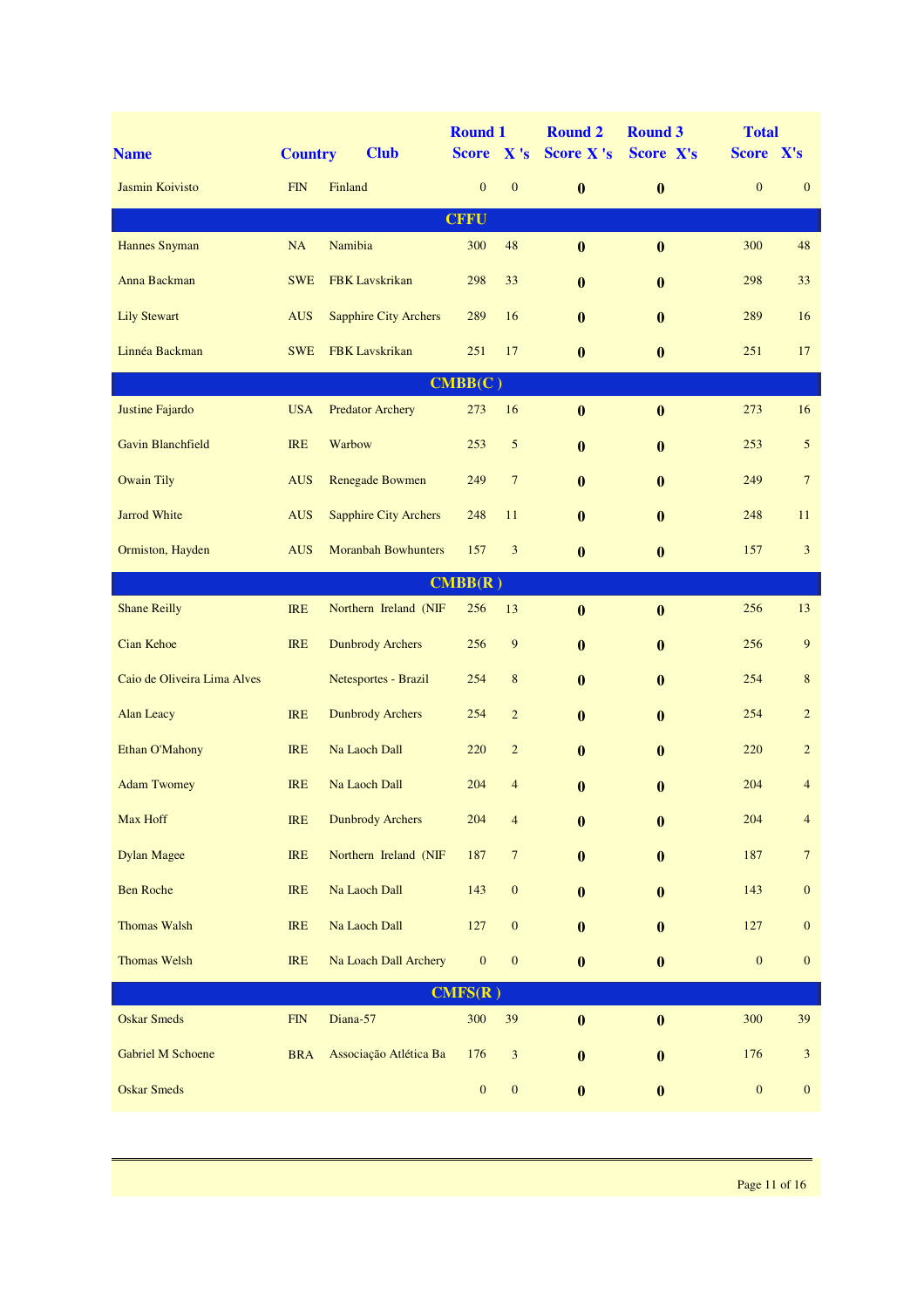| <b>Name</b>                   | <b>Country</b> | <b>Club</b>                 | <b>Round 1</b><br>Score X's |                  | <b>Round 2</b><br><b>Score X's</b> | <b>Round 3</b><br>Score X's | <b>Total</b><br>Score X's |                  |
|-------------------------------|----------------|-----------------------------|-----------------------------|------------------|------------------------------------|-----------------------------|---------------------------|------------------|
|                               |                |                             | <b>CMFU</b>                 |                  |                                    |                             |                           |                  |
| <b>Fankhauser Oliver</b>      | <b>SWI</b>     | F.A.A.S                     | 300                         | 50               | $\bf{0}$                           | $\bf{0}$                    | 300                       | 50               |
| Albin Hägglund                | <b>SWE</b>     | Team AC                     | 297                         | 25               | $\bf{0}$                           | $\bf{0}$                    | 297                       | 25               |
| <b>Simon Lindmark</b>         | <b>SWE</b>     | Team AC                     | 292                         | 32               | $\bf{0}$                           | $\bf{0}$                    | 292                       | 32               |
| <b>Böhlen Flavio</b>          | <b>SWI</b>     | F.A.A.S                     | 290                         | 31               | $\bf{0}$                           | $\boldsymbol{0}$            | 290                       | 31               |
|                               |                |                             | <b>CMLB</b>                 |                  |                                    |                             |                           |                  |
| <b>Sam Twomey</b>             | <b>IRE</b>     | Na Laoch Dall               | 78                          | $\boldsymbol{0}$ | $\bf{0}$                           | $\boldsymbol{0}$            | 78                        | $\boldsymbol{0}$ |
| <b>Jack Nolan</b>             | <b>IRE</b>     | <b>Dunbrody Archers</b>     | 67                          | $\mathbf{0}$     | $\bf{0}$                           | $\boldsymbol{0}$            | 67                        | $\mathbf{0}$     |
|                               |                |                             | JFBH(C)                     |                  |                                    |                             |                           |                  |
| <b>Kaitlyn Hand</b>           | NZ             | Mt Tiger archery Club       | 203                         | 3                | $\bf{0}$                           | $\bf{0}$                    | 203                       | $\overline{3}$   |
|                               |                |                             | JFBH(R)                     |                  |                                    |                             |                           |                  |
| Joyanna Longoria              | <b>USA</b>     | <b>Predator Archery</b>     | 171                         | $\overline{c}$   | $\bf{0}$                           | $\bf{0}$                    | 171                       | $\overline{2}$   |
| <b>Ciara Howe</b>             | <b>IRE</b>     | <b>Dunbrody Archers</b>     | 35                          | $\mathbf{1}$     | $\bf{0}$                           | $\bf{0}$                    | 35                        | $\mathbf{1}$     |
|                               |                |                             | <b>JFBU</b>                 |                  |                                    |                             |                           |                  |
| Aja Thompson                  | NZ             | Mt Tiger archery Club       | 122                         | $\overline{c}$   | $\bf{0}$                           | $\bf{0}$                    | 122                       | $\overline{2}$   |
|                               |                |                             | JFFS(R)                     |                  |                                    |                             |                           |                  |
| Elisa Hjerpe                  | FIN            | Diana-57                    | 257                         | 12               | $\bf{0}$                           | $\boldsymbol{0}$            | 257                       | 12               |
| Caio Martines Herscovici      | <b>BRA</b>     | Associação Atlética Ba      | 238                         | $\overline{4}$   | $\bf{0}$                           | $\bf{0}$                    | 238                       | $\overline{4}$   |
| <b>Ingrid Caroline França</b> | <b>BRA</b>     | Associação Atlética Ba      | 205                         | $\overline{2}$   | $\bf{0}$                           | $\mathbf{0}$                | 205                       | $\overline{2}$   |
| Elisa Hjerpe                  | <b>FIN</b>     | <b>FFAA</b>                 | $\boldsymbol{0}$            | $\mathbf{0}$     | $\bf{0}$                           | $\bf{0}$                    | $\boldsymbol{0}$          | $\mathbf{0}$     |
|                               |                |                             | <b>JFFU</b>                 |                  |                                    |                             |                           |                  |
| <b>Helen Forsberg</b>         | <b>SWE</b>     | FBK Lavskrikan              | 294                         | 28               | $\bf{0}$                           | $\bf{0}$                    | 294                       | 28               |
|                               |                |                             | JMBB(C)                     |                  |                                    |                             |                           |                  |
| <b>Donald Osbourne</b>        | <b>AUS</b>     | <b>Macleay Valley Arche</b> | 119                         | $\boldsymbol{0}$ | $\bf{0}$                           | $\bf{0}$                    | 119                       | $\boldsymbol{0}$ |
|                               |                |                             | JMBH(C)                     |                  |                                    |                             |                           |                  |
| Samuel Judge                  | <b>AUS</b>     | <b>Renegade Bowmen</b>      | 176                         | $\mathfrak{Z}$   | $\boldsymbol{0}$                   | $\boldsymbol{0}$            | 176                       | $\mathfrak{Z}$   |
| <b>Dylan Meier</b>            | <b>AUS</b>     | <b>Renegade Bowmen</b>      | 113                         | $\sqrt{2}$       | $\bf{0}$                           | $\bf{0}$                    | 113                       | $\overline{c}$   |
|                               |                |                             | JMBH(R)                     |                  |                                    |                             |                           |                  |
| <b>Kevin Power</b>            | <b>IRE</b>     | <b>Dunbrody Archers</b>     | 199                         | $\sqrt{2}$       | $\bf{0}$                           | $\boldsymbol{0}$            | 199                       | $\overline{c}$   |
| <b>Michael Kealy</b>          | IRE            | Na Laoch Dall               | 189                         | $\mathfrak{Z}$   | $\bf{0}$                           | $\boldsymbol{0}$            | 189                       | $\mathfrak{Z}$   |
| <b>Shane Walsh</b>            | <b>IRE</b>     | <b>Dunbrody Archers</b>     | 121                         | $\boldsymbol{0}$ | $\bf{0}$                           | $\boldsymbol{0}$            | 121                       | $\mathbf{0}$     |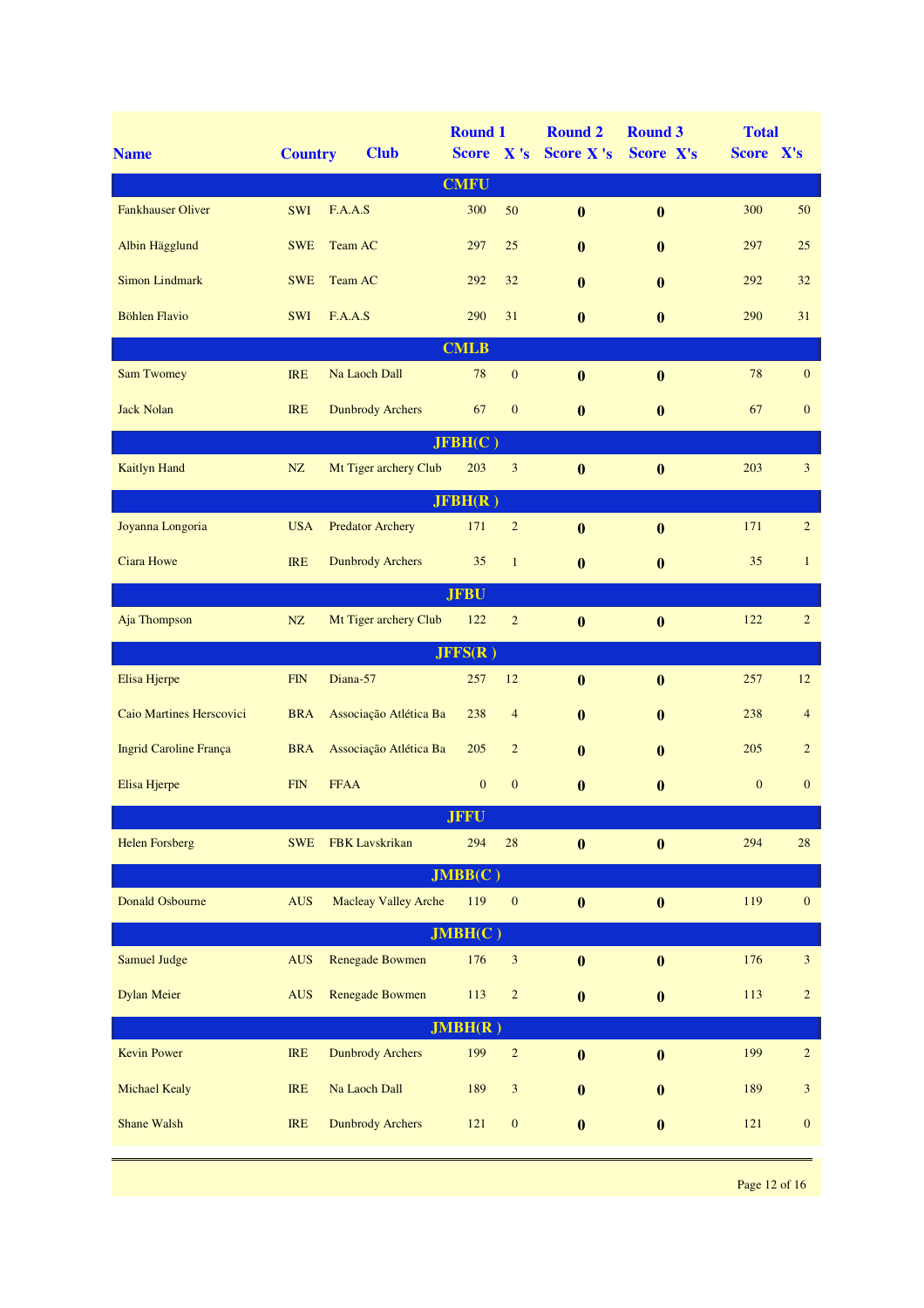| <b>Name</b>                 | <b>Country</b> | <b>Club</b>                  | <b>Round 1</b><br><b>Score</b> | $\mathbf{X}$ 's  | <b>Round 2</b><br><b>Score X's</b> | <b>Round 3</b><br>Score X's | <b>Total</b><br>Score X's |                  |  |
|-----------------------------|----------------|------------------------------|--------------------------------|------------------|------------------------------------|-----------------------------|---------------------------|------------------|--|
| <b>Matthew Holohan</b>      | <b>AUS</b>     | The Wandering Archer         | 115                            | $\boldsymbol{0}$ | $\bf{0}$                           | $\bf{0}$                    | 115                       | $\mathbf{0}$     |  |
| <b>Sean Grace</b>           | <b>IRE</b>     | <b>Dunbrody Archers</b>      | 90                             | $\mathbf{1}$     | $\bf{0}$                           | $\bf{0}$                    | 90                        | $\mathbf{1}$     |  |
| <b>Luke Griffin</b>         | <b>IRE</b>     | <b>Dunbrody Archers</b>      | 66                             | $\mathbf{0}$     | $\mathbf{0}$                       | $\bf{0}$                    | 66                        | $\boldsymbol{0}$ |  |
| <b>Robert White</b>         | <b>IRE</b>     | <b>Dunbrody Archers</b>      | 61                             | $\mathbf{0}$     | $\mathbf{0}$                       | $\bf{0}$                    | 61                        | $\mathbf{0}$     |  |
| <b>Owen Lenihan</b>         | <b>IRE</b>     | <b>Dunbrody Archers</b>      | 21                             | $\boldsymbol{0}$ | $\bf{0}$                           | $\bf{0}$                    | 21                        | $\mathbf{0}$     |  |
|                             |                |                              | <b>JMBU</b>                    |                  |                                    |                             |                           |                  |  |
| Alex White                  | <b>AUS</b>     | <b>Sapphire City Archers</b> | 282                            | 17               | $\bf{0}$                           | $\bf{0}$                    | 282                       | 17               |  |
| <b>Liam Crawford</b>        | <b>AUS</b>     | <b>Macleay Valley Arche</b>  | 263                            | $\overline{9}$   | $\mathbf{0}$                       | $\bf{0}$                    | 263                       | 9                |  |
| <b>Nate Chandler</b>        | <b>AUS</b>     | <b>Renegade Bowmen</b>       | 227                            | $\mathfrak{Z}$   | $\mathbf{0}$                       | $\bf{0}$                    | 227                       | 3                |  |
| <b>Channon Robert</b>       | <b>AUS</b>     | <b>Manning District Bow</b>  | 217                            | $\,$ 8 $\,$      | $\bf{0}$                           | $\bf{0}$                    | 217                       | $\,8\,$          |  |
| David Nolan                 | <b>IRE</b>     | <b>Dunbrody Archers</b>      | 172                            | $\mathbf{0}$     | $\bf{0}$                           | $\bf{0}$                    | 172                       | $\boldsymbol{0}$ |  |
| <b>Daniel Rich</b>          | NZ             | Mt Tiger archery Club        | 132                            | $\overline{c}$   | $\bf{0}$                           | $\bf{0}$                    | 132                       | $\overline{c}$   |  |
|                             |                |                              | JMFS(R)                        |                  |                                    |                             |                           |                  |  |
| Viktor Häggman              | FIN            | Diana-57                     | 280                            | 16               | $\bf{0}$                           | $\bf{0}$                    | 280                       | 16               |  |
| <b>Micah Flores</b>         | <b>USA</b>     | <b>NFAA</b>                  | 270                            | 5                | $\bf{0}$                           | $\bf{0}$                    | 270                       | 5                |  |
| <b>Oliver Koivisto</b>      | FIN            | Diana-57                     | 263                            | 12               | $\bf{0}$                           | $\bf{0}$                    | 263                       | 12               |  |
| <b>Arthur Felipe França</b> | <b>BRA</b>     | Associação Atlética Ba       | 222                            | $\overline{c}$   | $\bf{0}$                           | $\bf{0}$                    | 222                       | $\sqrt{2}$       |  |
| <b>Peter Smith</b>          | <b>IRE</b>     | Northern Ireland (NIF        | 201                            | 3                | $\bf{0}$                           | $\bf{0}$                    | 201                       | 3                |  |
| <b>Corry McGale</b>         | <b>IRE</b>     | Northern Ireland (NIF        | 179                            | $\mathbf{1}$     | $\bf{0}$                           | $\bf{0}$                    | 179                       | $\mathbf{1}$     |  |
| <b>Oliver Koivisto</b>      | FIN            | Finland                      | $\mathbf{0}$                   | $\boldsymbol{0}$ | $\bf{0}$                           | $\bf{0}$                    | $\mathbf{0}$              | $\mathbf{0}$     |  |
| <b>JMFU</b>                 |                |                              |                                |                  |                                    |                             |                           |                  |  |
| Ruan Van Staden             | NA             | Namibia                      | 298                            | $\sqrt{28}$      | $\bf{0}$                           | $\boldsymbol{0}$            | 298                       | $28\,$           |  |
| <b>Jonatan Fredriksson</b>  | <b>SWE</b>     | <b>FBK</b> Lavskrikan        | 296                            | 38               | $\bf{0}$                           | $\bf{0}$                    | 296                       | 38               |  |
| Johan Backman               | <b>SWE</b>     | FBK Lavskrikan               | 291                            | 29               | $\bf{0}$                           | $\bf{0}$                    | 291                       | 29               |  |
| <b>Martin Ussher</b>        | <b>AUS</b>     | <b>Macleay Valley Arche</b>  | 285                            | 18               | $\bf{0}$                           | $\bf{0}$                    | 285                       | 18               |  |
| Zacharias Stefan            | SWI            | <b>FAAFL</b>                 | 270                            | $\mathfrak{Z}$   | $\bf{0}$                           | $\bf{0}$                    | 270                       | $\sqrt{3}$       |  |
| von Rotz Célim              | <b>SWI</b>     | F.A.A.S                      | 262                            | 11               | $\bf{0}$                           | $\bf{0}$                    | 262                       | 11               |  |
|                             |                |                              | <b>JMLB</b>                    |                  |                                    |                             |                           |                  |  |
| Breitenstein, Milan         | <b>GER</b>     | <b>Altenkirchener Bogens</b> | 117                            | $\mathbf{1}$     | $\bf{0}$                           | $\boldsymbol{0}$            | 117                       | $\mathbf{1}$     |  |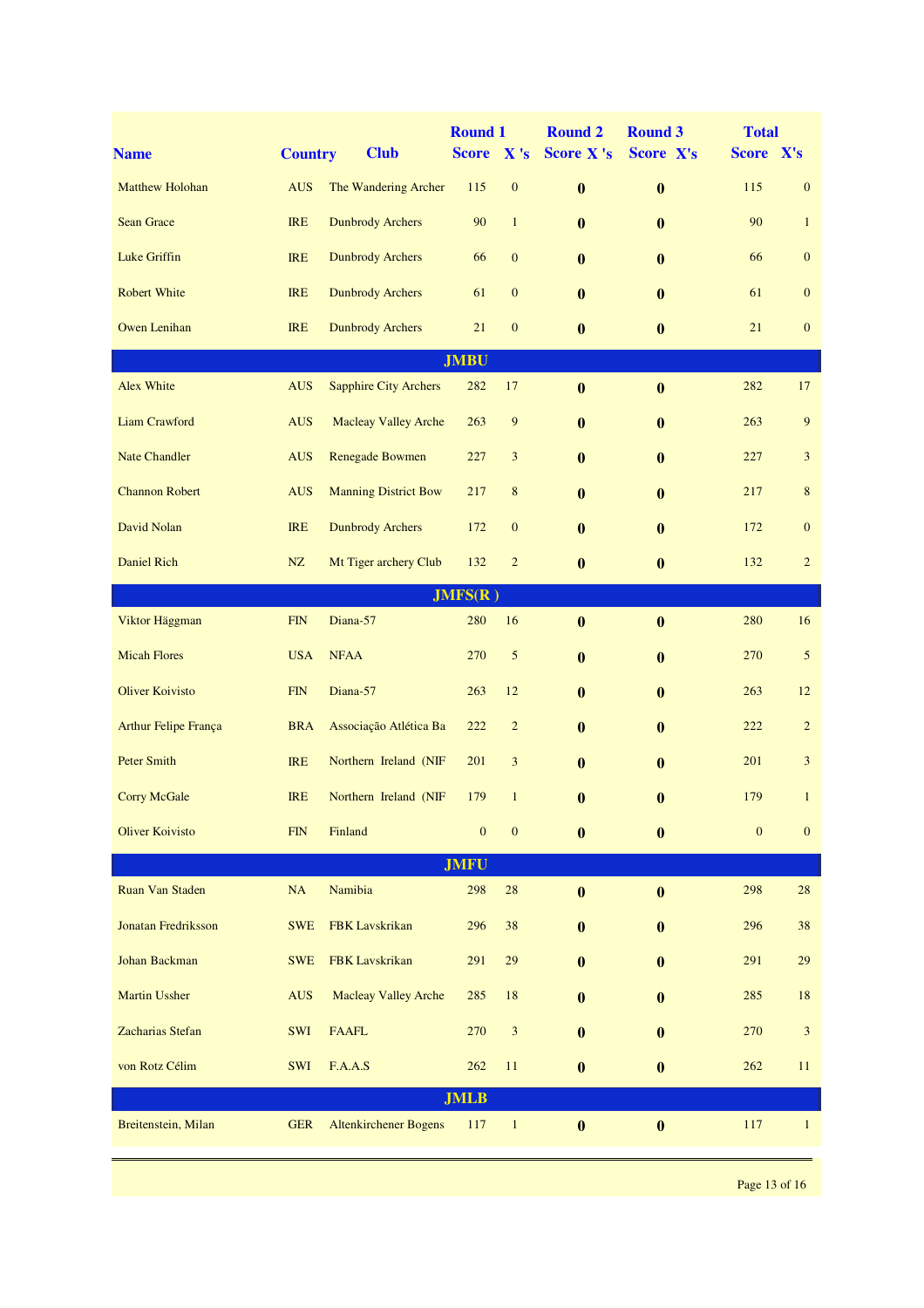| <b>Name</b>                 | <b>Country</b> | <b>Club</b>                 | <b>Round 1</b><br>Score X's |                  | <b>Round 2</b><br><b>Score X's</b> | <b>Round 3</b><br>Score X's | <b>Total</b><br>Score X's |                  |  |
|-----------------------------|----------------|-----------------------------|-----------------------------|------------------|------------------------------------|-----------------------------|---------------------------|------------------|--|
| <b>Conn Walsh</b>           | <b>IRE</b>     | <b>Dunbrody Archers</b>     | 25                          | $\boldsymbol{0}$ | $\bf{0}$                           | $\bf{0}$                    | 25                        | $\mathbf{0}$     |  |
|                             |                |                             | VFBB(C)                     |                  |                                    |                             |                           |                  |  |
| Ketty Fahlgren Rosén        | <b>SWE</b>     | Team AC                     | 196                         | 3                | $\boldsymbol{0}$                   | $\bf{0}$                    | 196                       | 3                |  |
|                             |                |                             | <b>VFBU</b>                 |                  |                                    |                             |                           |                  |  |
| <b>Lynn Walter</b>          | <b>USA</b>     | <b>NFAA</b>                 | 269                         | 15               | $\bf{0}$                           | $\boldsymbol{0}$            | 269                       | 15               |  |
|                             |                |                             | VFFS(R)                     |                  |                                    |                             |                           |                  |  |
| Phoebe McGown               | <b>IRE</b>     | Northern Ireland (NIF       | 260                         | $\overline{4}$   | $\bf{0}$                           | $\bf{0}$                    | 260                       | $\overline{4}$   |  |
|                             |                |                             | <b>VFFU</b>                 |                  |                                    |                             |                           |                  |  |
| <b>Teko Phillips</b>        | <b>USA</b>     | The Nock Point              | 291                         | 6                | $\bf{0}$                           | $\bf{0}$                    | 291                       | 6                |  |
| <b>Gloria Potter</b>        | <b>AUS</b>     | <b>Macleay Valley Arche</b> | 250                         | 3                | $\bf{0}$                           | $\bf{0}$                    | 250                       | 3                |  |
|                             |                |                             | <b>VFLB</b>                 |                  |                                    |                             |                           |                  |  |
| <b>Joy Wood</b>             | <b>AUS</b>     | The Wandering Archer        | 143                         | $\mathbf{1}$     | $\bf{0}$                           | $\bf{0}$                    | 143                       | $\mathbf{1}$     |  |
|                             |                |                             | VMBB(C)                     |                  |                                    |                             |                           |                  |  |
| <b>Arno Kaczmarek</b>       | <b>GER</b>     | <b>DFBV</b>                 | 271                         | 13               | $\bf{0}$                           | $\bf{0}$                    | 271                       | 13               |  |
| <b>Alec James</b>           | <b>ENG</b>     | <b>Kings Forest Bowmen</b>  | 260                         | $\,$ 8 $\,$      | $\bf{0}$                           | $\bf{0}$                    | 260                       | $\,8\,$          |  |
| <b>Thomas Rosén</b>         | <b>SWE</b>     | Team AC                     | 259                         | 13               | $\mathbf{0}$                       | $\mathbf{0}$                | 259                       | 13               |  |
| <b>Robert Anthony</b>       | <b>IRE</b>     | Northern Ireland (NIF       | 245                         | $\overline{4}$   | $\mathbf{0}$                       | $\mathbf{0}$                | 245                       | $\overline{4}$   |  |
| <b>Bruce Crawford</b>       | <b>AUS</b>     | <b>Macleay Valley Arche</b> | 172                         | $\mathbf{1}$     | $\bf{0}$                           | $\bf{0}$                    | 172                       | $\mathbf{1}$     |  |
|                             |                |                             | VMBB(R)                     |                  |                                    |                             |                           |                  |  |
| Dessie Irwin                | <b>IRE</b>     | Northern Ireland (NIF       | 206                         | $\overline{4}$   | $\bf{0}$                           | $\mathbf{0}$                | 206                       | $\overline{4}$   |  |
| Richard Wybray              | IRE            | Northern Ireland (NIF 127 0 |                             |                  | $\mathbf{0}$ and $\mathbf{0}$      | $\mathbf{0}$                | 127                       | $\mathbf{0}$     |  |
|                             |                |                             | VMBH(C)                     |                  |                                    |                             |                           |                  |  |
| <b>Richard Simeon</b>       | <b>AUS</b>     | Lakeside Bowmen             | 239                         | 6                | $\boldsymbol{0}$                   | $\bf{0}$                    | 239                       | $\sqrt{6}$       |  |
| <b>Prinzing Hans Jürgen</b> | SWI            | F.A.A.S                     | 230                         | $\overline{4}$   | $\boldsymbol{0}$                   | $\boldsymbol{0}$            | 230                       | $\overline{4}$   |  |
|                             |                |                             | VMBH(R)                     |                  |                                    |                             |                           |                  |  |
| <b>Brian Thompson</b>       | $\rm{NZ}$      | Mt Tiger archery Club       | 159                         | $\boldsymbol{0}$ | $\boldsymbol{0}$                   | $\boldsymbol{0}$            | 159                       | $\boldsymbol{0}$ |  |
| Golesch Gerhard             | SWI            | F.A.A.S                     | 147                         | $\,1$            | $\boldsymbol{0}$                   | $\boldsymbol{0}$            | 147                       | $\mathbf{1}$     |  |
| <b>VMBL</b>                 |                |                             |                             |                  |                                    |                             |                           |                  |  |
| <b>Ken Smiley</b>           | <b>USA</b>     | The Nock Point              | 263                         | 12               | $\boldsymbol{0}$                   | $\bf{0}$                    | 263                       | 12               |  |
|                             |                |                             | <b>VMBU</b>                 |                  |                                    |                             |                           |                  |  |
| Faletti Leonardo            | SWI            | F.A.A.S                     | 300                         | 41               | $\boldsymbol{0}$                   | $\boldsymbol{0}$            | 300                       | 41               |  |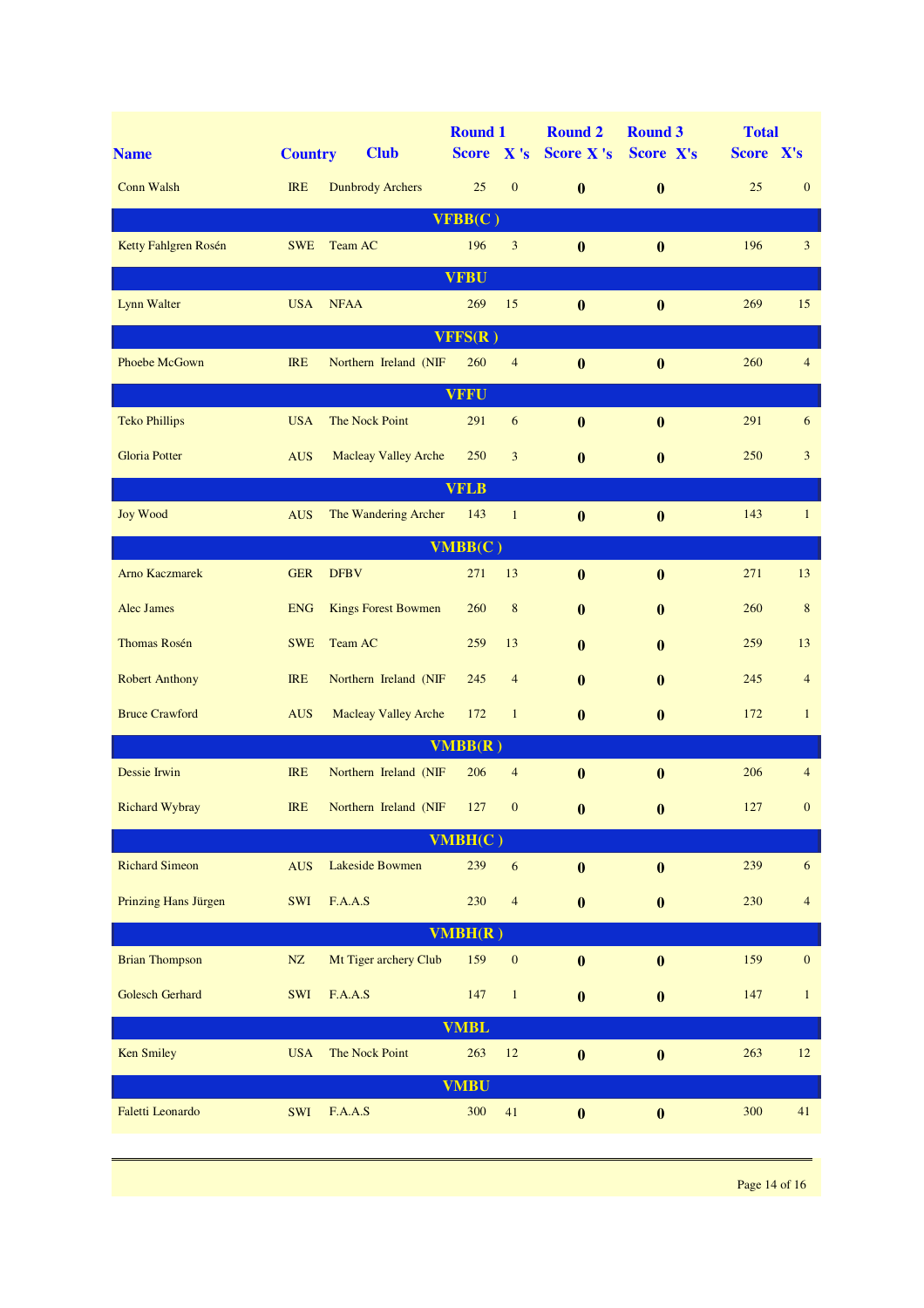| <b>Name</b>             | <b>Country</b> | <b>Club</b>                | <b>Round 1</b><br><b>Score</b> | $\mathbf{X}$ 's             | <b>Round 2</b><br><b>Score X's</b> | <b>Round 3</b><br>Score X's | <b>Total</b><br>Score X's |                 |  |
|-------------------------|----------------|----------------------------|--------------------------------|-----------------------------|------------------------------------|-----------------------------|---------------------------|-----------------|--|
| <b>Ron Potter</b>       | <b>ENG</b>     | <b>Kings Forest Bowmen</b> | 294                            | 27                          | $\bf{0}$                           | $\bf{0}$                    | 294                       | 27              |  |
| <b>Rothen Martin</b>    | SWI            | F.A.A.S                    | 293                            | 28                          | $\bf{0}$                           | $\bf{0}$                    | 293                       | 28              |  |
| <b>Oberholzer Jules</b> | <b>SWI</b>     | F.A.A.S                    | 289                            | 27                          | $\mathbf{0}$                       | $\bf{0}$                    | 289                       | 27              |  |
| <b>Stanley Wilding</b>  | <b>ENG</b>     | <b>Kings Forest Bowmen</b> | 288                            | 22                          | $\mathbf{0}$                       | $\bf{0}$                    | 288                       | 22              |  |
| <b>Bob Windle</b>       | <b>AUS</b>     | <b>Renegade Bowmen</b>     | 271                            | 12                          | $\mathbf{0}$                       | $\bf{0}$                    | 271                       | 12              |  |
| <b>Dobler Tensing</b>   | <b>SWI</b>     | F.A.A.S                    | 253                            | $\overline{3}$              | $\bf{0}$                           | $\bf{0}$                    | 253                       | $\mathfrak{Z}$  |  |
|                         |                |                            | VMFS(C)                        |                             |                                    |                             |                           |                 |  |
| <b>Alex Irvine</b>      | <b>AUS</b>     | <b>Renegade Bowmen</b>     | 276                            | 12                          | $\bf{0}$                           | $\bf{0}$                    | 276                       | 12              |  |
| <b>Borrini Pietro</b>   | <b>SWI</b>     | F.A.A.S                    | 239                            | $7\phantom{.0}$             | $\bf{0}$                           | $\boldsymbol{0}$            | 239                       | $7\overline{ }$ |  |
|                         |                |                            | VMFS(R)                        |                             |                                    |                             |                           |                 |  |
| Dennis High             | <b>USA</b>     | <b>Predator Archery</b>    | 278                            | 20                          | $\bf{0}$                           | $\bf{0}$                    | 278                       | 20              |  |
| <b>Hans Mattsson</b>    | <b>SWE</b>     | Team AC                    | 262                            | 11                          | $\bf{0}$                           | $\boldsymbol{0}$            | 262                       | 11              |  |
| <b>VMFU</b>             |                |                            |                                |                             |                                    |                             |                           |                 |  |
| <b>Ronaldo Nacaxe</b>   | <b>BRA</b>     | Associação Atlética Ba     | 300                            | 54                          | $\bf{0}$                           | $\bf{0}$                    | 300                       | 54              |  |
| <b>Tomsic Niko</b>      | <b>SWI</b>     | F.A.A.S                    | 300                            | 53                          | $\mathbf{0}$                       | $\bf{0}$                    | 300                       | 53              |  |
| Reimann Johann          | <b>SWI</b>     | F.A.A.S                    | 300                            | 48                          | $\bf{0}$                           | $\bf{0}$                    | 300                       | 48              |  |
| Leif Andersson          | <b>SWE</b>     | <b>BK</b> Fältskyttarna    | 297                            | 29                          | $\bf{0}$                           | $\bf{0}$                    | 297                       | 29              |  |
| Keijo Leivonen          | <b>FIN</b>     | <b>FFAA</b>                | 296                            | 30                          | $\bf{0}$                           | $\bf{0}$                    | 296                       | 30              |  |
| wellesley McGown        | <b>IRE</b>     | Northern Ireland (NIF      | 296                            | 21                          | $\bf{0}$                           | $\bf{0}$                    | 296                       | 21              |  |
| <b>John Gelley</b>      | <b>AUS</b>     | <b>Lilydale Bowmen</b>     | 294                            | 34                          | $\bf{0}$                           | $\bf{0}$                    | 294                       | 34              |  |
| <b>Ulf Rönnqvist</b>    | <b>SWE</b>     | FBK Lavskrikan/2           | 292                            | $21\,$                      | $\bf{0}$                           | $\bf{0}$                    | 292                       | 21              |  |
| <b>Peter Robinson</b>   | <b>AUS</b>     | <b>Renegade Bowmen</b>     | 284                            | $20\,$                      | $\bf{0}$                           | $\bf{0}$                    | 284                       | $20\,$          |  |
| Kurt Lundgren           | <b>SWE</b>     | FBK Lavskrikan/2           | 280                            | 25                          | $\bf{0}$                           | $\bf{0}$                    | 280                       | 25              |  |
| <b>Gunnar Johansson</b> | <b>SWE</b>     | FBK Lavskrikan/2           | 271                            | 20                          | $\bf{0}$                           | $\bf{0}$                    | 271                       | 20              |  |
| Stig Östgård            | <b>SWE</b>     | Team AC                    | 269                            | 12                          | $\bf{0}$                           | $\bf{0}$                    | 269                       | 12              |  |
| <b>Alan Hansen</b>      | <b>AUS</b>     | <b>Renegade Bowmen</b>     | 267                            | $\,$ 8 $\,$                 | $\bf{0}$                           | $\bf{0}$                    | 267                       | 8               |  |
| <b>VMLB</b>             |                |                            |                                |                             |                                    |                             |                           |                 |  |
| Raimo Utriainen         | <b>SWE</b>     | <b>BK</b> Fältskyttarna    | 209                            | $\ensuremath{\mathfrak{Z}}$ | $\bf{0}$                           | $\boldsymbol{0}$            | 209                       | $\mathfrak{Z}$  |  |
| Reine Johansson         | <b>SWE</b>     | <b>BK</b> Fältskyttarna    | 196                            | $\overline{c}$              | $\boldsymbol{0}$                   | $\boldsymbol{0}$            | 196                       | $\overline{c}$  |  |